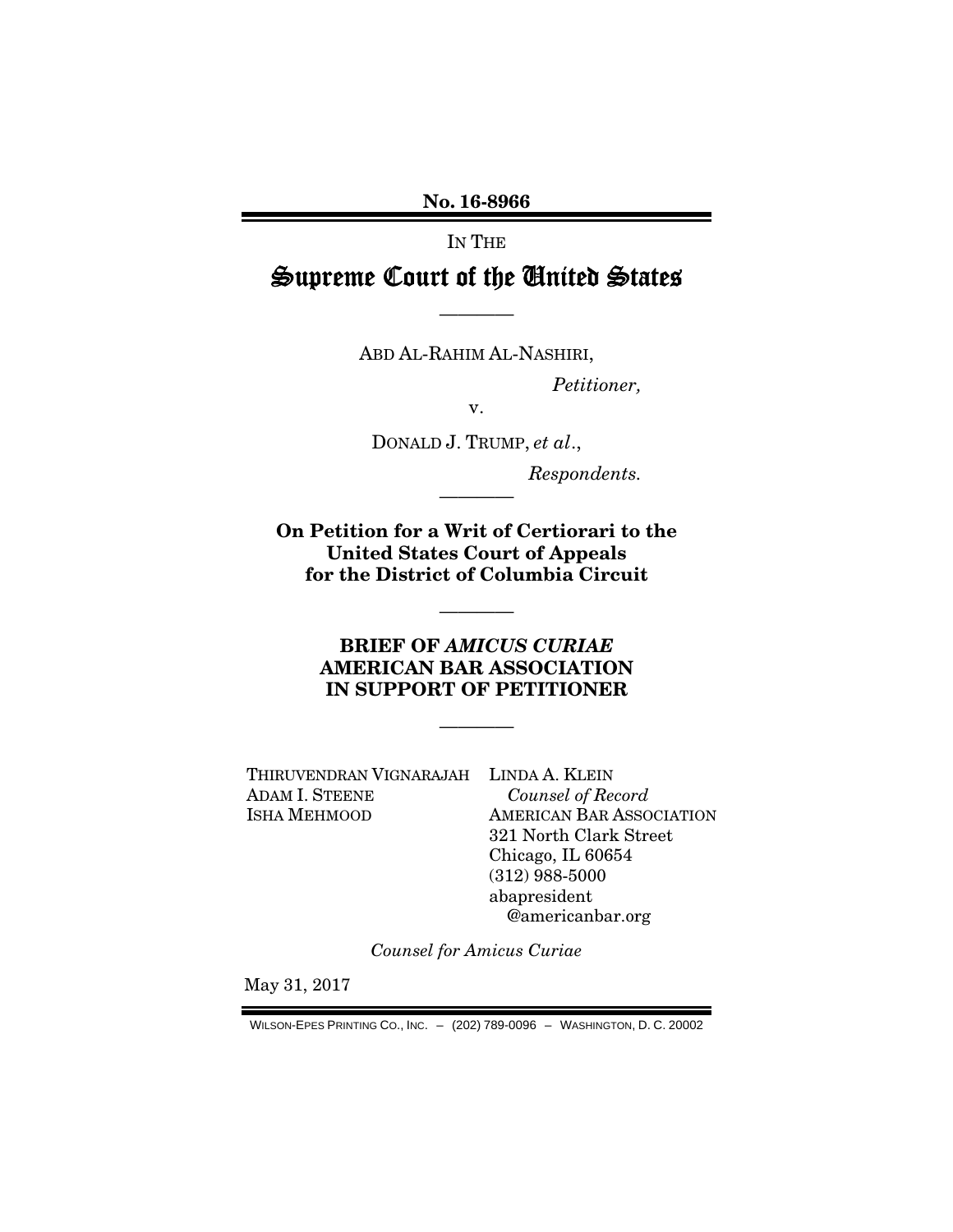## TABLE OF CONTENTS

|--|

|                                                                                                                                                                | $\rm ii$     |
|----------------------------------------------------------------------------------------------------------------------------------------------------------------|--------------|
| <b>INTEREST OF AMICUS AMERICAN BAR</b>                                                                                                                         | $\mathbf{1}$ |
|                                                                                                                                                                | 5            |
|                                                                                                                                                                | 6            |
| I. This Court Should Grant Review and<br>Confirm that Threshold Challenges to<br>the Jurisdiction of a Military Commis-<br>sion Are Not Subject to Councilman  | 6            |
| II. This Court's Review is Required Because<br>the Court of Appeals has Departed<br>from the "Exceptional Circumstances"<br>Doctrine Articulated by this Court | 10           |
| A. The Court of Appeals' Decision Has<br>Materially Altered Exceptions to                                                                                      | 10           |
| B. To Deny that Exceptional Delay Con-<br>stitutes Extraordinary Circumstances<br>Undermines the Rule of Law                                                   | 14           |
|                                                                                                                                                                | 19           |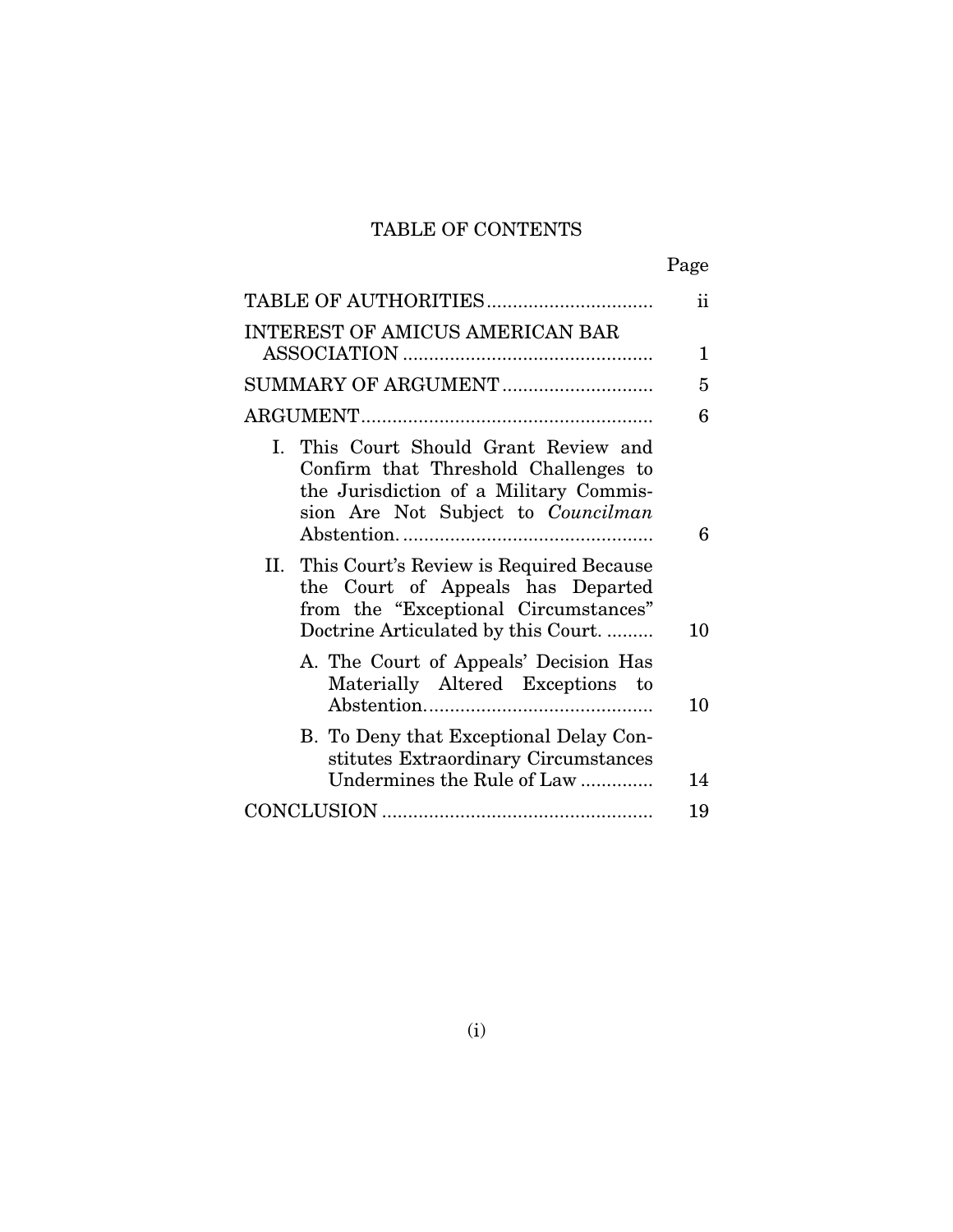## TABLE OF AUTHORITIES

FEDERAL CASES Page(s)

| Barker v. Wingo,<br>18                                       |  |
|--------------------------------------------------------------|--|
| Boumediene v. Bush,                                          |  |
| Davis v. Ayala,<br>576 U.S. __, 135 S. Ct. 2187 (2015)<br>16 |  |
| Glossip v. Gross,<br>16                                      |  |
| Hamdan v. Rumsfeld,<br>8                                     |  |
| Hamdan v. Rumsfeld,                                          |  |
| Hamdi v. Rumsfeld,                                           |  |
| Huffman v. Pursue, Ltd.,                                     |  |
| In re Al-Nashiri,                                            |  |
| INS v. St. Cyr,<br>7                                         |  |
| Kinsella v. Singleton,<br>8                                  |  |
| Kugler v. Helfant,                                           |  |
| Padilla v. Rumsfeld,<br>352 F.3d 695 (2d Cir. 2003)<br>4     |  |

ii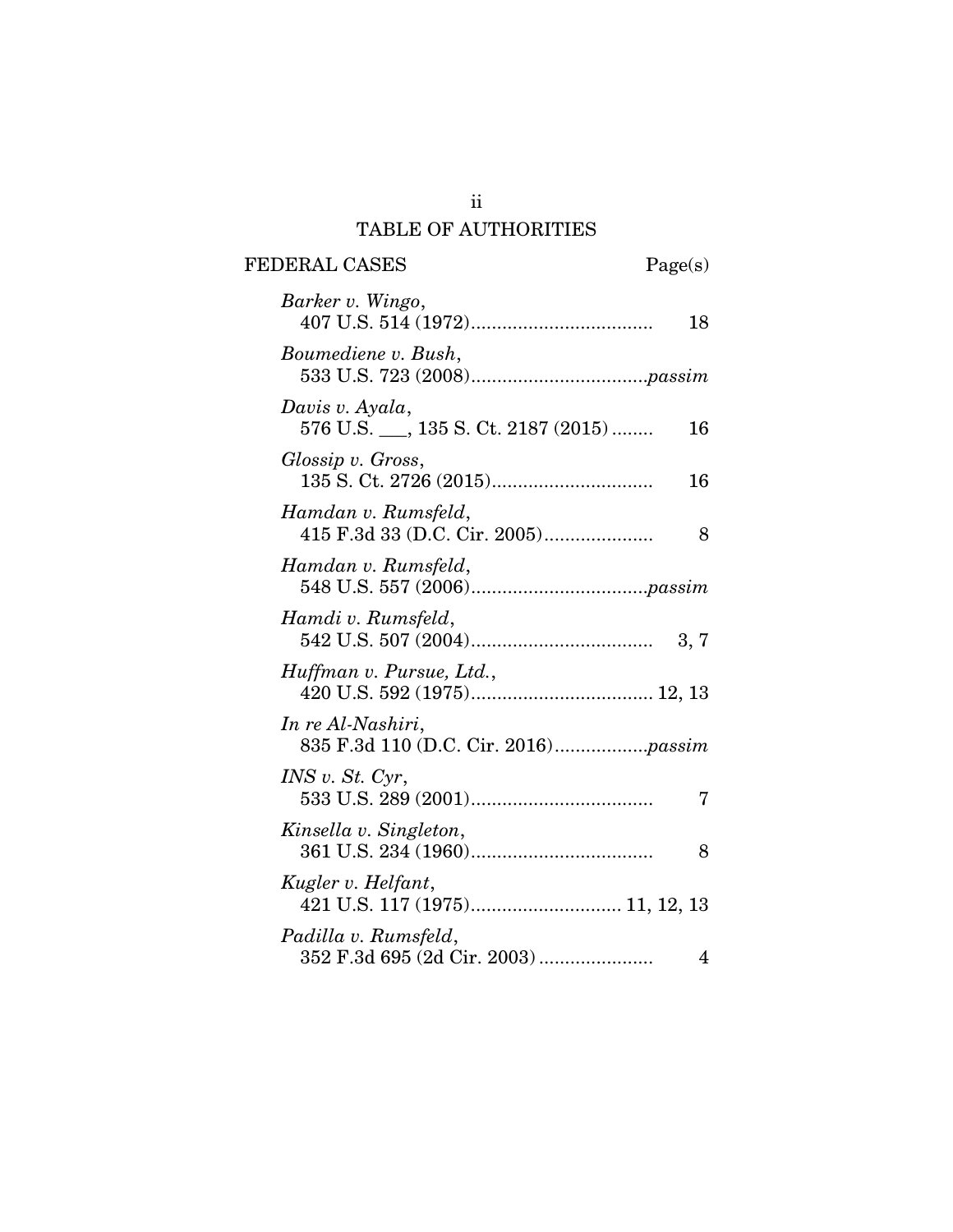| Parisi v. Davidson,                                     | 18 |
|---------------------------------------------------------|----|
| Reid v. Covert,                                         | 8  |
| Ruiz v. Texas,<br>No. 16A841, 580 U.S. _ (2017)         | 17 |
| Schlesinger v. Councilman,                              |    |
| Smith v. Hooey,                                         |    |
| Trainor v. Hernandez,                                   | 12 |
| United States ex rel. Toth v. Quarles,                  | 8  |
| United States v. Burton,<br>44 C.M.R. 166 (C.M.A. 1971) | 15 |
| United States v. Ewell,                                 | 17 |
| Younger v. Harris,                                      | 11 |
| <b>STATUTES</b>                                         |    |
|                                                         | 16 |
|                                                         | 9  |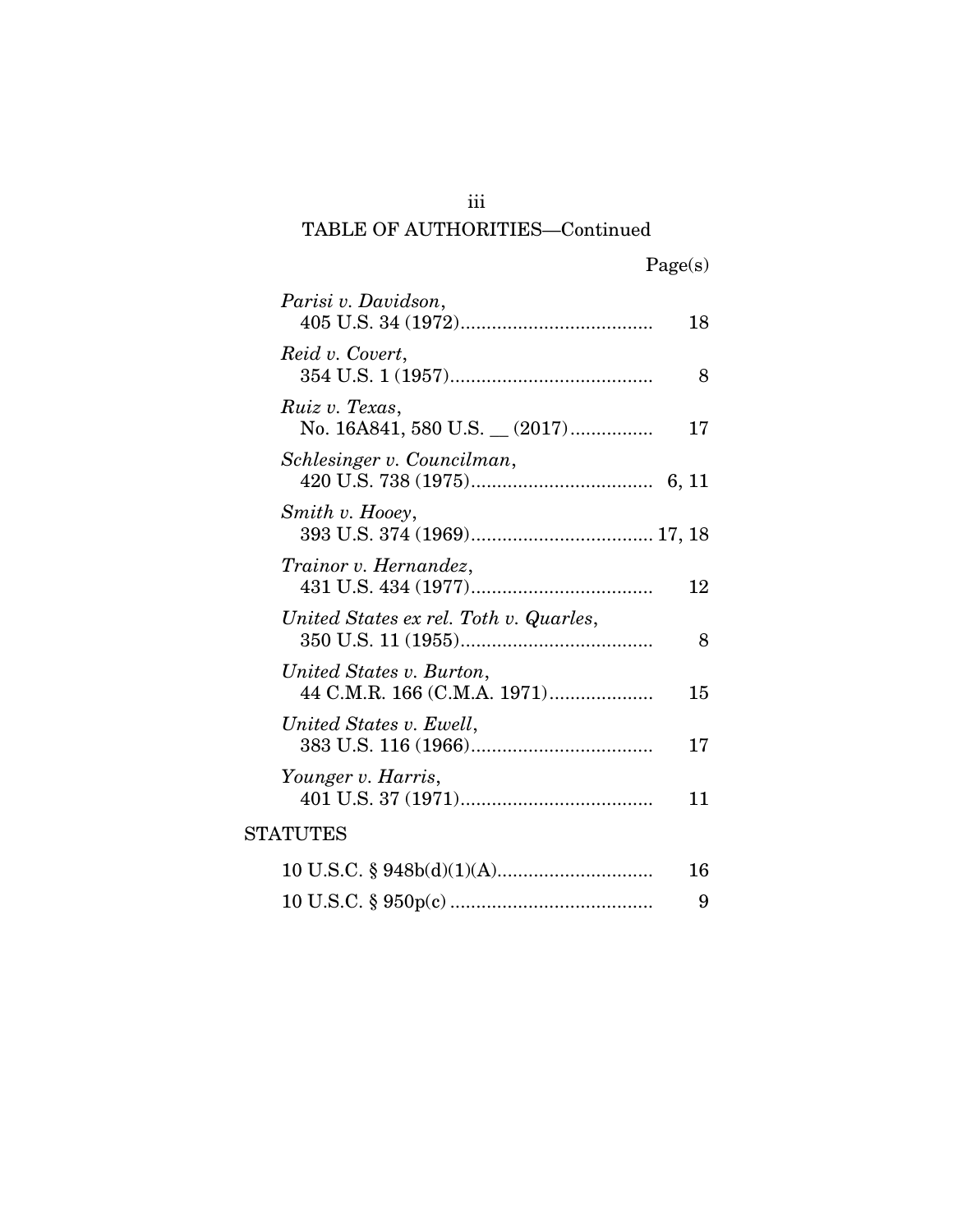| $\mathop{\rm RULES}\nolimits$                                                                                                                                    | Page(s)        |
|------------------------------------------------------------------------------------------------------------------------------------------------------------------|----------------|
|                                                                                                                                                                  | 16             |
|                                                                                                                                                                  | 16             |
|                                                                                                                                                                  | $\mathbf{1}$   |
| <b>INTERNATIONAL MATERIAL</b>                                                                                                                                    |                |
| The Habeas Corpus Act of 1679, 5 Statutes<br>of the Realm, 31 Car. 2 (1679)                                                                                      | 18             |
| <b>BOOKS, ARTICLES, AND REPORTS</b>                                                                                                                              |                |
| American Bar Association, ABA STANDARDS<br>FOR CRIMINAL JUSTICE, PRETRIAL RELEASE                                                                                | $\overline{4}$ |
| American Bar Association, ABA STANDARDS<br>FOR CRIMINAL JUSTICE, SPEEDY TRIAL<br>AND TIMELY RESOLUTION OF CRIMINAL                                               | $\overline{4}$ |
| American Bar Association, ABA STANDARDS<br>FOR CRIMINAL JUSTICE, TREATMENT OF                                                                                    | $\overline{4}$ |
| Government Accountability Office, Guan-<br>tanamo Bay Detainees: Facilities and<br>Factors for Consideration if Detainees<br>were Brought to the United States   | 14             |
| Resolution of the New York Ratifying<br>Convention (July 26, 1788), 1 DEBATES IN<br>THE SEVERAL STATE CONVENTIONS ON THE<br>ADOPTION OF THE FEDERAL CONSTITUTION |                |
| 328 (Jonathan Elliot ed., 2d ed. 1876)                                                                                                                           | 18             |

iv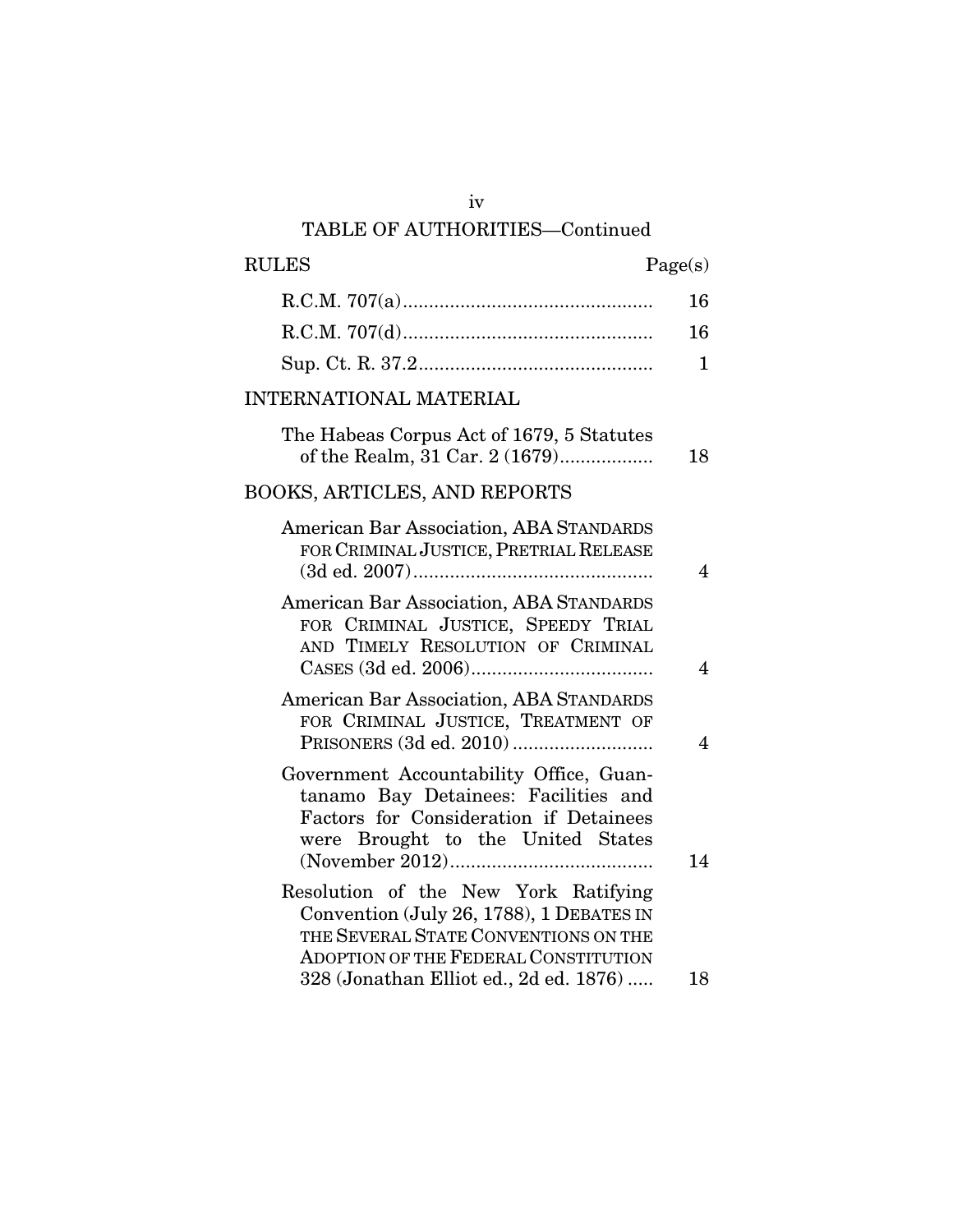|  | Page(s) |
|--|---------|
|  |         |

| Warren E. Burger, <i>Introduction: The ABA</i><br>Standards for Criminal Justice, 12 AM.                                                                                                                 | 4              |
|----------------------------------------------------------------------------------------------------------------------------------------------------------------------------------------------------------|----------------|
| OTHER AUTHORITIES                                                                                                                                                                                        |                |
| ABA Amicus Curiae Brief, Boumediene v.<br>Bush, 533 U.S. 723 (2008) available at<br>https://www.americanbar.org/content/da<br>m/aba/administrative/amicus/Boumedie<br>ne_Document.authcheckdam.pdf       | 3              |
| ABA Amicus Curiae Brief, Hamdi v.<br>Rumsfeld, 542 U.S. 507 (2004) available<br>at https://www.americanbar.org/content/<br>dam/aba/migrated/irr/hamdibrieffeb04.a                                        | $\mathcal{S}$  |
| ABA Amicus Curiae Brief, Padilla v.<br>Rumsfeld, 352 F.3d 695 (2d Cir. 2003)<br><i>available at https://www.americanbar.</i><br>org/content/dam/aba/migrated/irr/padilla<br>briefjuly03.authcheckdam.pdf | 4              |
| ABA Mission and Goals <i>available at</i><br>https://www.americanbar.org/about_the_                                                                                                                      | $\overline{2}$ |
| ABA Policy 02M8C available at https://<br>www.americanbar.org/content/dam/aba/<br>uncategorized/GAO/LEGISSAugust2016                                                                                     |                |
|                                                                                                                                                                                                          | 3              |

v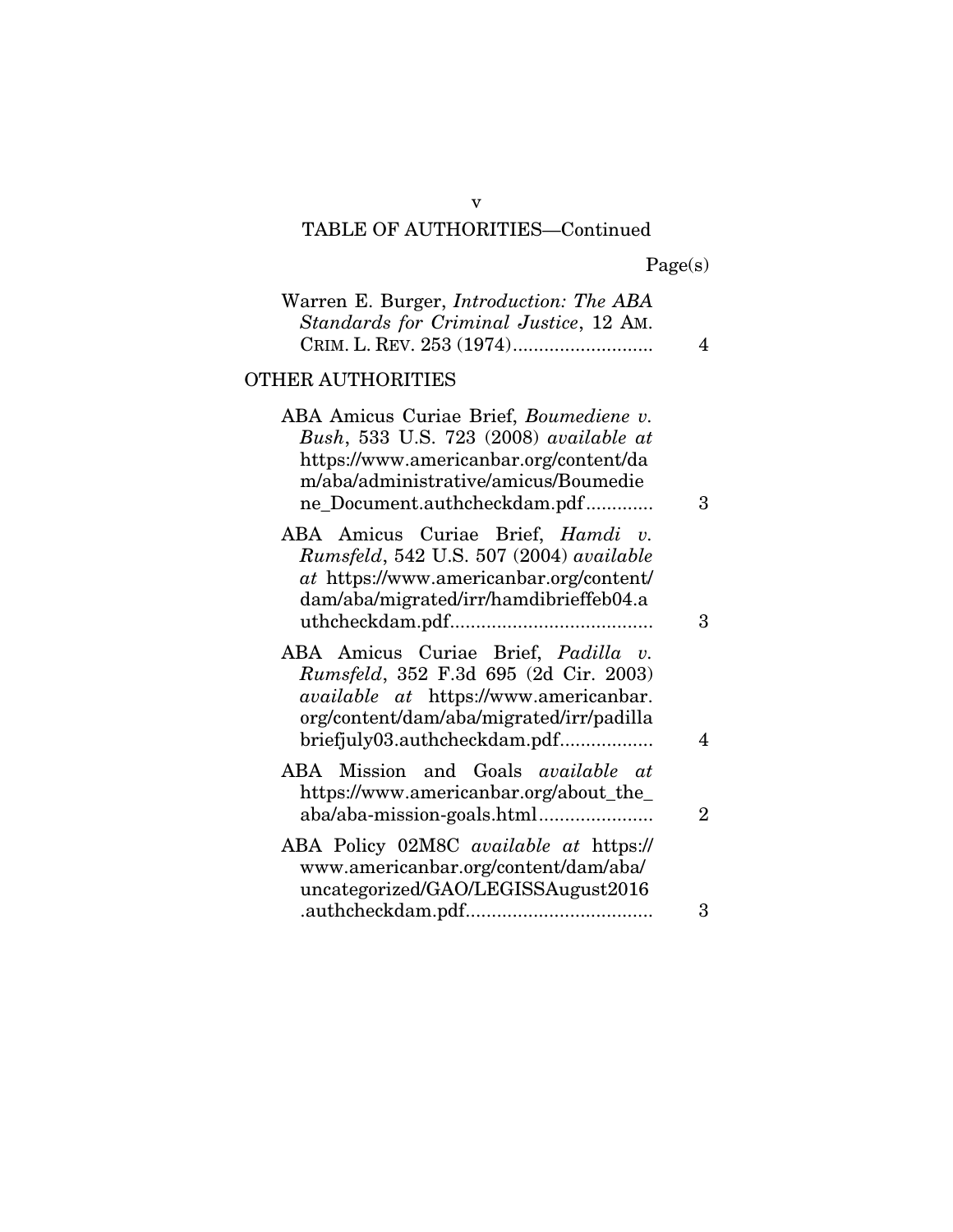| ABA Policy 03M109 available at https://<br>www.americanbar.org/content/dam/aba/<br>uncategorized/GAO/LEGISSAugust2016                                                                                                                             | 3  |
|---------------------------------------------------------------------------------------------------------------------------------------------------------------------------------------------------------------------------------------------------|----|
| ABA Policy 09M10A available at https://<br>www.americanbar.org/content/dam/aba/<br>uncategorized/GAO/LEGISSAugust2016                                                                                                                             | 3  |
| AE 203Q Scheduling Order, United States<br>v. Al-Nashiri (Military Comm'n April 11,<br>2017) available at http://www.mc.mil/<br>Portals/0/pdfs/alNashiri2/Al%20Nashiri%<br>20II%20(AE203Q(SCHEDULING%20O                                          |    |
| Department of Defense, JTF-GTMO Detainee<br>Assessment: Al-Nashiri (December 8,<br>2006) <i>available at https://www.nytimes.</i><br>com/interactive/projects/guantanamo/det<br>ainees/10015-abd-al-rahim-al-nashiri                              | 14 |
| Letter from Karen J. Mathis, President,<br>American Bar Association, to United<br>States Senators (Sept. 27, 2006)<br>available at https://www.americanbar.<br>org/content/dam/aba/migrated/poladv/let<br>ters/antiterror/060927letter_senmilcom. |    |
|                                                                                                                                                                                                                                                   | 3  |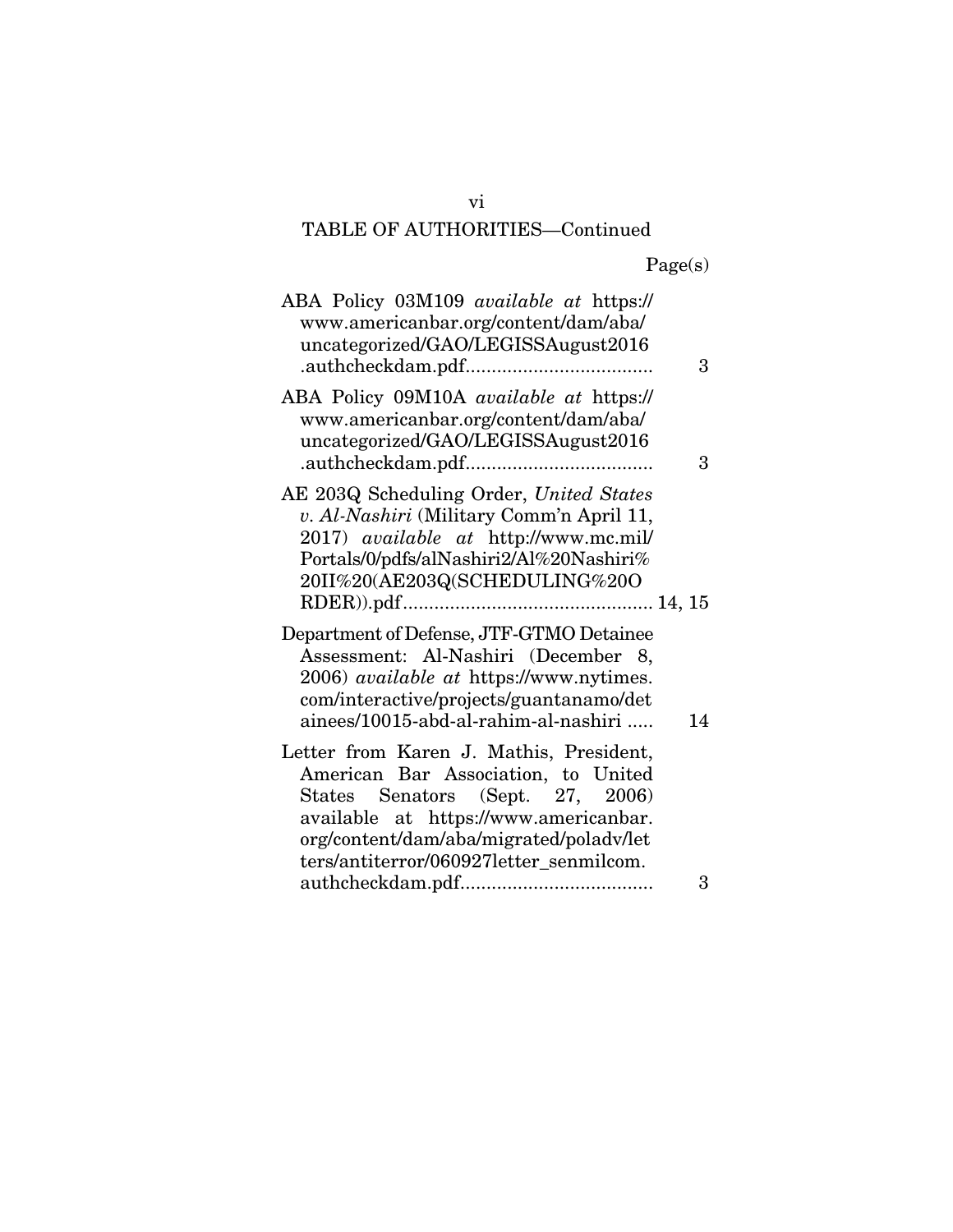Page(s)

| Letter from Michael S. Greco, President,<br>American Bar Association, to United             |    |
|---------------------------------------------------------------------------------------------|----|
| States Senators (Nov. 14, 2005) available<br>at https://www.americanbar.org/content         |    |
| /dam/aba/migrated/poladv/letters/antiter                                                    |    |
| ror/051114letter detainees.authcheckda                                                      |    |
| Petition for Panel Rehearing, In re Al-<br><i>Nashiri</i> , 835 F.3d 110 (D.C. Cir. Oct. 7, | 15 |
| Unclassified Petition for Writ of Certiorari,<br>Al-Nashiri v. Trump, No. 16-8966 (2017)    |    |

vii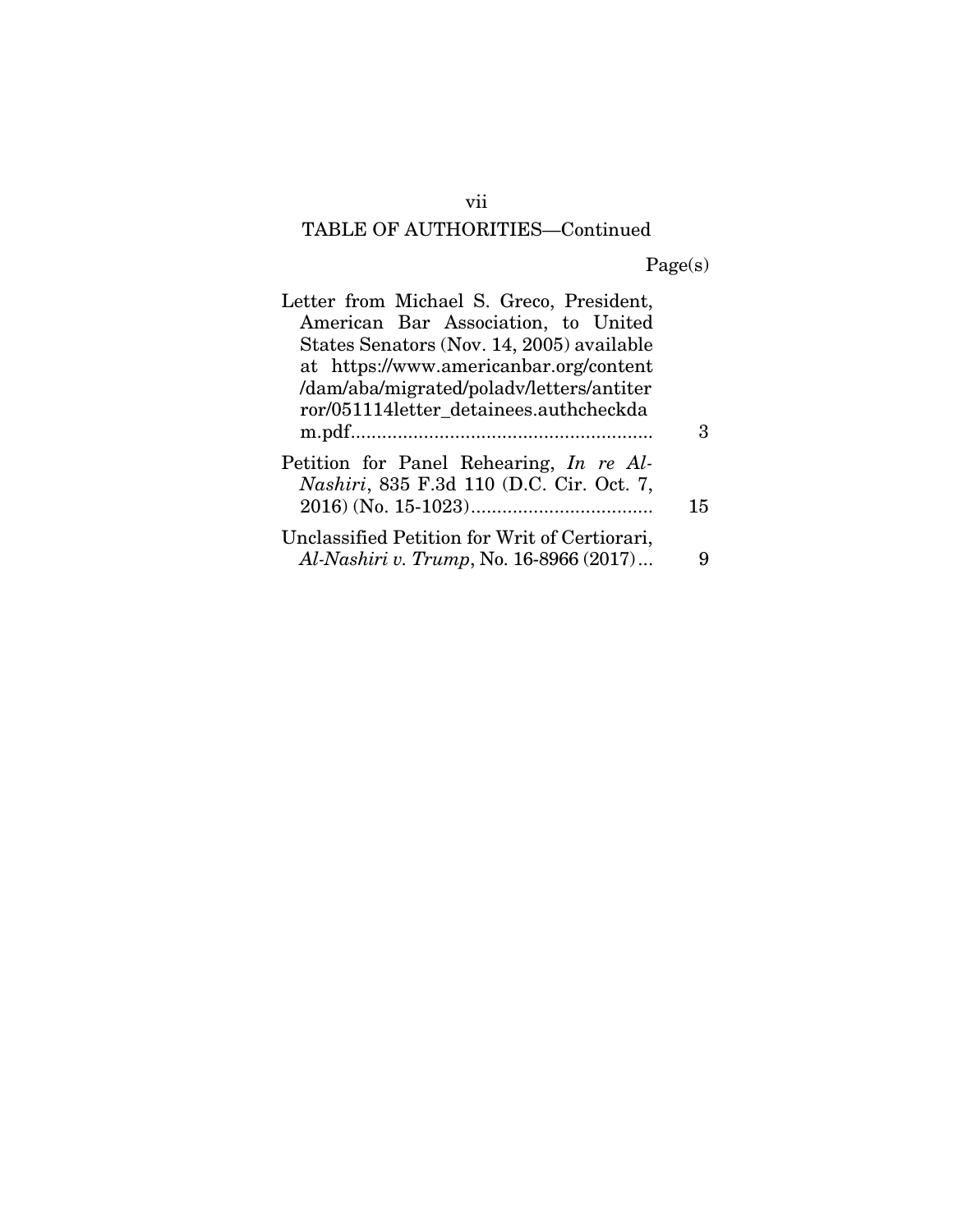### INTEREST OF AMICUS AMERICAN BAR ASSOCIATION1

The American Bar Association ("ABA")<sup>2</sup> respectfully submits this amicus brief pursuant to Court's Rule 37.2, urging this Court to review and reverse the judgment of the United States Court of Appeals for the District of Columbia Circuit. Federal abstention in this case undermines the rule of law, and in the name of deference to a military tribunal countenances exceptional pretrial delay preceding even a threshold determination of jurisdiction. A grant of certiorari is warranted here (i) to reaffirm that *Councilman* abstention is inappropriate when a petitioner raises substantial arguments about a military commission's jurisdiction to prosecute him; and (ii) to clarify that exceptional delay satisfies the "extraordinary circumstances" exception permitting habeas review.

The ABA is a voluntary, national membership organization for the legal profession. With over 400,000 members, from each state and territory and the District of Columbia, its membership includes prosecutors, public defenders, private attorneys, legislators,

 <sup>1</sup> Counsel for petitioner and for respondent have each consented to the filing of this brief. Amicus certifies that this brief was authored in whole by counsel for Amicus and no part of the brief was authored by any attorney for a party. No party, nor any other person or entity, made any monetary contribution to the preparation or submission of this brief.

<sup>2</sup> Neither this brief nor the decision to file it should be interpreted to reflect the view of any judicial member of the ABA. No member of the Judicial Division Council participated in the adoption or endorsement of the positions in this brief; nor was it circulated to any member of the Judicial Division Council before filing.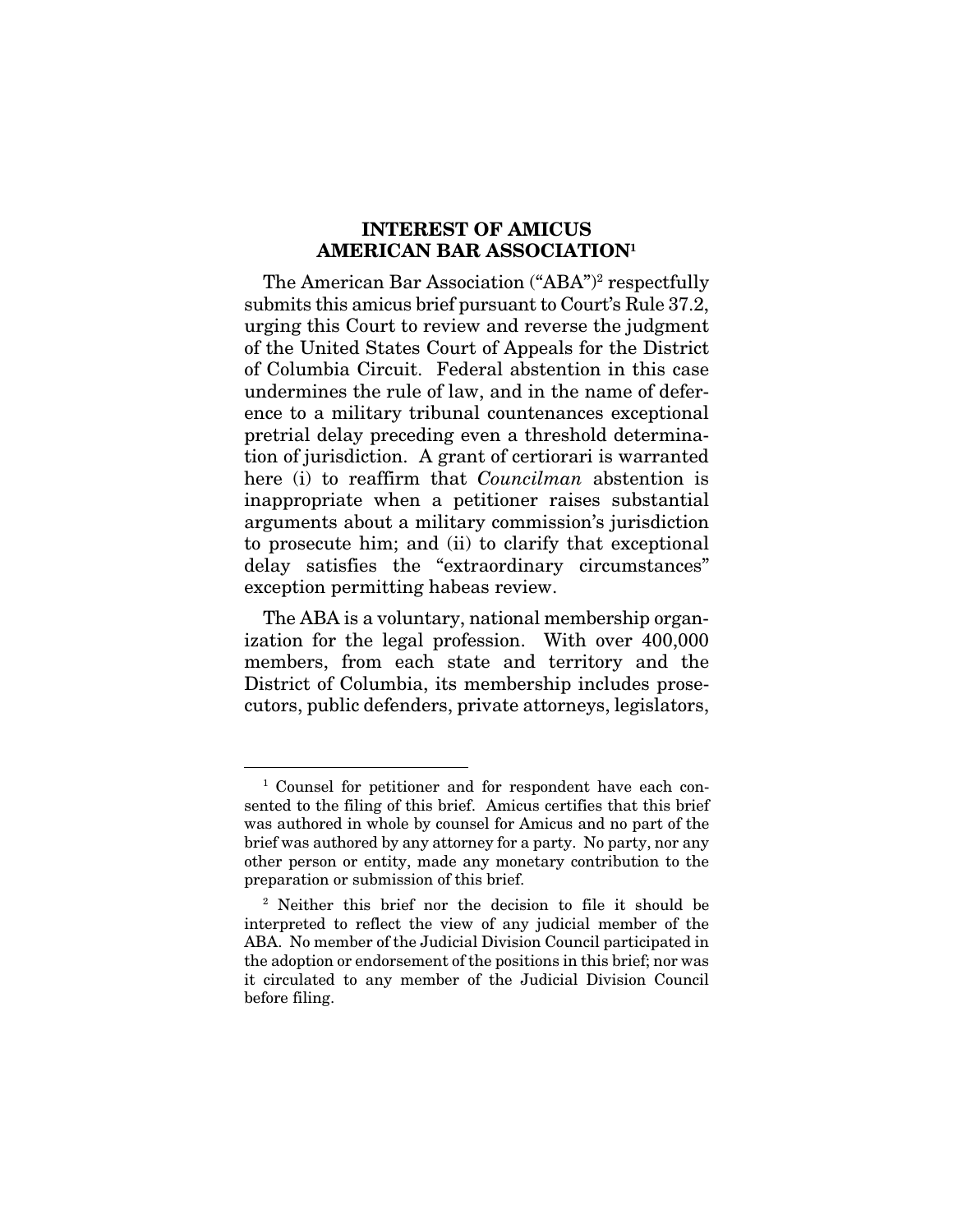law professors, law enforcement and corrections personnel, law students, and a number of non-lawyer associates in allied fields.

Central to the ABA's mission is advancing the rule of law by "increas[ing] public understanding;" working "for just laws, including human rights, and a fair legal process;" assuring "meaningful access to justice for all persons;" and preserving "the independence of the legal profession and the judiciary."<sup>3</sup>

Preserving the writ of habeas corpus, a cornerstone of the rule of law, has long been of special interest to the ABA. Through its Rule of Law Initiative, the ABA has contributed to fostering principles of habeas corpus around the world. Thanks in part to these efforts, those principles have gained widespread public acceptance—a vital predicate to the rule of law. The ABA has steadfastly promoted its position that absent a meaningful legal mechanism to prevent arbitrary executive detention and punishment, the rule of law cannot long endure.

Following the tragedy and horror of September 11, 2001, the ABA's focus on the United States' adherence to rule-of-law principles gained renewed urgency. In policies adopted by the ABA House of Delegates since 9/11, the ABA has urged the government to avoid indefinite detention of detainees and to guarantee meaningful judicial review, which encompasses the right of detainees to petition for a writ of habeas corpus and the opportunity to challenge their designation as

 <sup>3</sup> ABA MISSION AND GOALS, https://www.americanbar.org/ about\_the\_aba/aba-mission-goals.html (last visited May 26, 2017).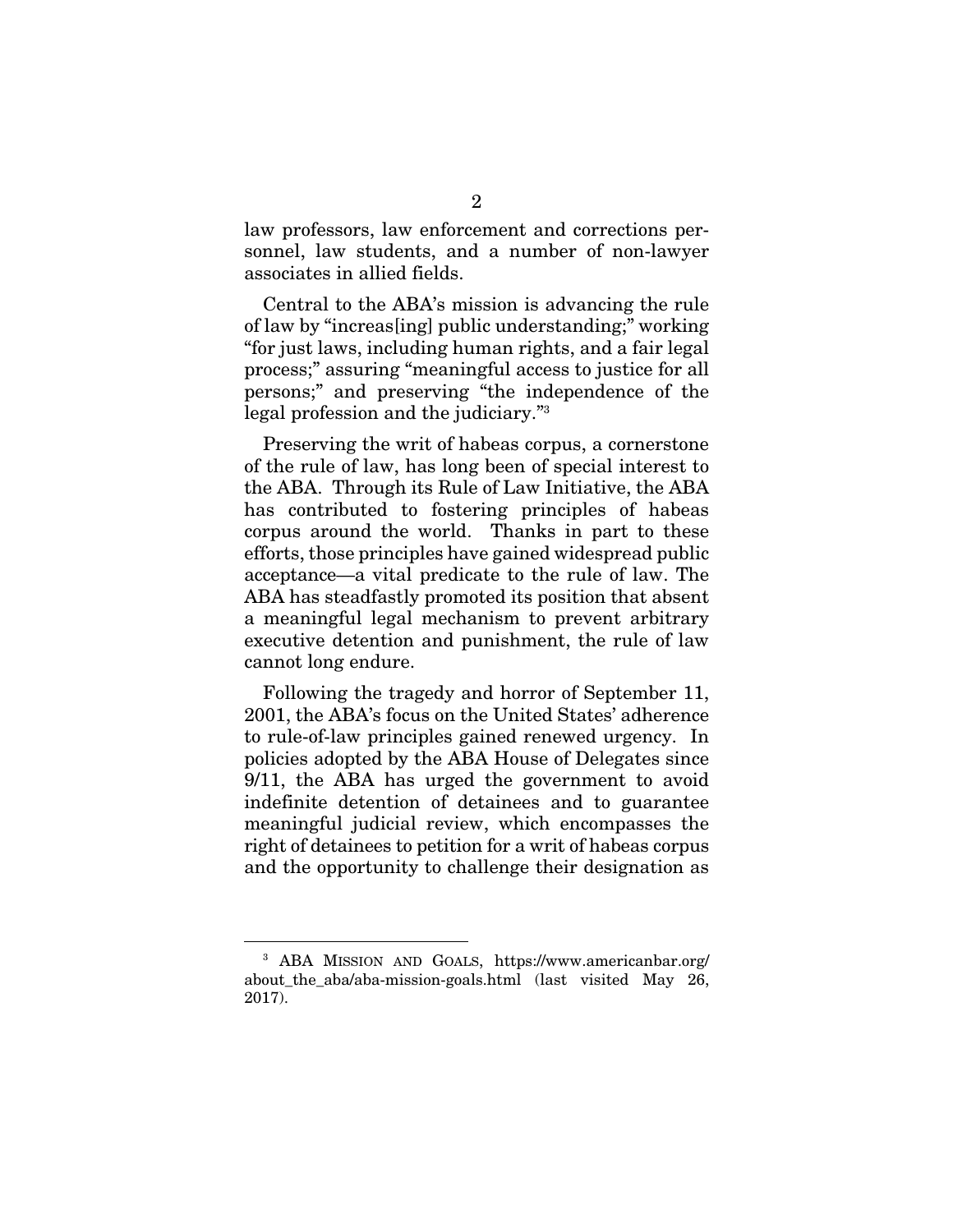enemy combatants. *See* ABA Policies 02M8C, 03M109, and 09M10A.4

In addition, the ABA has resolutely opposed the government's attempts to deprive courts of jurisdiction over Guantanamo detainees. *See, e.g.*, Letter from Karen J. Mathis, President, American Bar Association, to United States Senators (Sept. 27, 2006) (opposing the provision in the Military Commissions Act of 2006 that purported to strip courts of jurisdiction to consider certain alien detainees' habeas corpus claims);5 Letter from Michael S. Greco, President, American Bar Association, to United States Senators (Nov. 14, 2005) (urging the Senate to reject similar jurisdictionstripping provisions in the Detainee Treatment Act).6

Likewise, the ABA has advocated for these principles in cases with far-reaching consequences for the rule of law. The ABA filed briefs amicus curiae in support of detainees before this Court in *Boumediene v. Bush*, 533 U.S. 723 (2008),7 and *Hamdi v. Rumsfeld*,  $542$  U.S.  $507$   $(2004)<sup>8</sup>$  and before the United States

 <sup>4</sup> *Available at* https://www.americanbar.org/content/dam/aba/ uncategorized/GAO/LEGISSAugust2016.authcheckdam.pdf (last visited May 26, 2017).

<sup>5</sup> *Available at* https://www.americanbar.org/content/dam/aba/ migrated/poladv/letters/antiterror/060927letter\_senmilcom.auth checkdam.pdf (last visited May 26, 2017).

<sup>6</sup> *Available at* https://www.americanbar.org/content/dam/aba/ migrated/poladv/letters/antiterror/051114letter\_detainees.authc heckdam.pdf (last visited May 26, 2017).

<sup>7</sup> *Available at* https://www.americanbar.org/content/dam/aba/ administrative/amicus/Boumediene\_Document.authcheckdam.p df (last visited May 26, 2017).

<sup>8</sup> *Available at* https://www.americanbar.org/content/dam/aba/ migrated/irr/hamdibrieffeb04.authcheckdam.pdf (last visited May 26, 2017).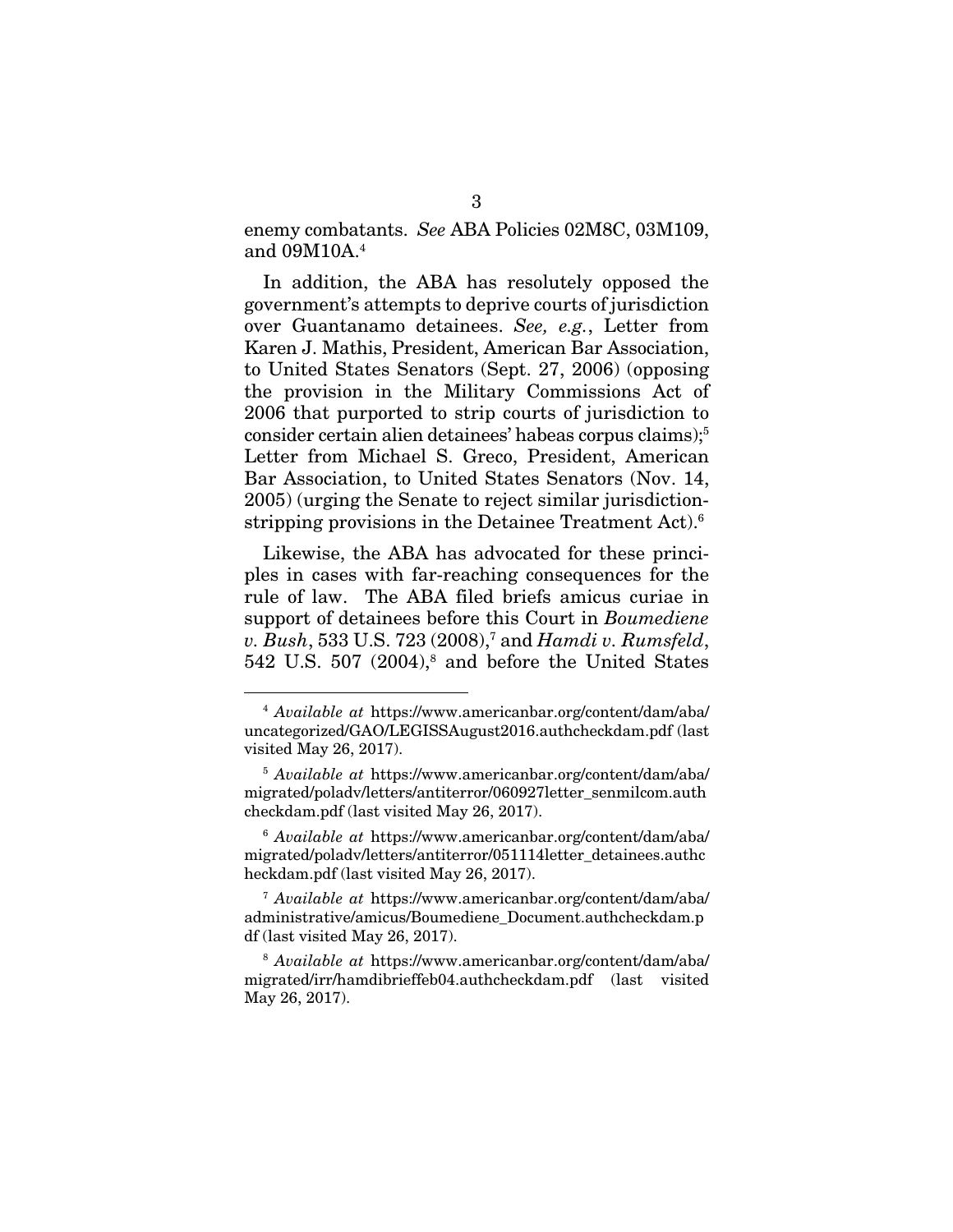Court of Appeals for the Second Circuit in *Padilla v. Rumsfeld*, 352 F.3d 695 (2d Cir. 2003), *rev'd* 542 U.S. 426 (2004).9 Also, to understand and make informed recommendations about the military commission system, the ABA has dispatched legal observers to every hearing in Guantanamo Bay since at least 2013.

These principles are also reflected in the ABA's abiding commitment to ensure procedural safeguards in the criminal-justice context. Among its most well-known efforts, the ABA House of Delegates promulgated the latest edition of its Criminal Justice Standards on Speedy Trial and Timely Resolution of Criminal Cases<sup>10</sup> (hereinafter "Speedy Trial Standards"), Treatment of Prisoners<sup>11</sup> (hereinafter "Treatment of Prisoners Standards"), and Pretrial Release<sup>12</sup> (hereinafter "Pretrial Release Standards"), which contain a comprehensive set of guidelines intended to help promote fairness and balance in the criminal justice system. These Standards reflect the consensus of the legal community, and many courts, including this Court, have consistently relied on them. *See* Warren E. Burger, *Introduction: The ABA Standards for Criminal Justice*, 12 AM. CRIM. L. REV. 253 (1974) ("[T]he Justices of the Supreme Court and hundreds of other judges . . . consult the Standards and make use

 <sup>9</sup> *Available at* https://www.americanbar.org/content/dam/aba/ migrated/irr/padillabriefjuly03.authcheckdam.pdf (last visited May 26, 2017).

<sup>10</sup> American Bar Association, ABA STANDARDS FOR CRIMINAL JUSTICE: SPEEDY TRIAL AND TIMELY RESOLUTION OF CRIMINAL CASES, 3d ed., 2006.

<sup>&</sup>lt;sup>11</sup> American Bar Association, ABA STANDARDS FOR CRIMINAL JUSTICE: TREATMENT OF PRISONERS, 3d ed., 2010.

<sup>12</sup> American Bar Association, ABA STANDARDS FOR CRIMINAL JUSTICE: PRETRIAL RELEASE, 139, 3d ed., 2007.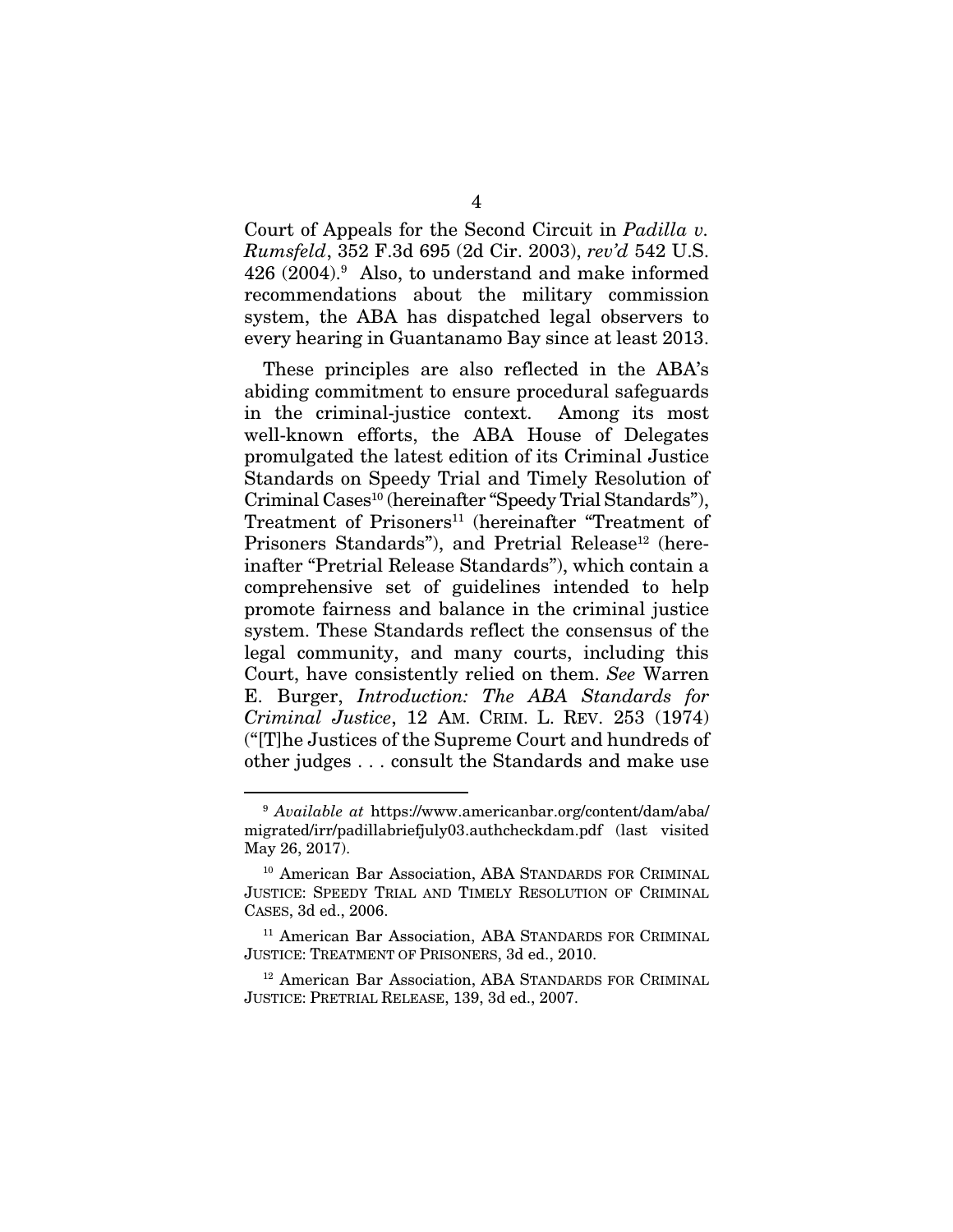of them whenever they are relevant."). Since the first Standards were published in 1967, federal circuit courts have cited them in well over 700 opinions, and state supreme courts have done so in more than 2,400 opinions.

#### SUMMARY OF ARGUMENT

Petitioner Al-Nashiri, arrested in 2002, has long argued that he is not properly classified as an enemy combatant and therefore is not subject to the jurisdiction of a military commission that is authorized solely to try belligerents. Today, some 15 years later, that threshold determination has yet to be made. That is because the military commission before which Al-Nashiri is set to be tried will not confirm its own competency to hear the case until trial, which by current estimates will be no less than seventeen years after Petitioner was first arrested. Accordingly, Al-Nashiri has petitioned federal courts seeking habeas review of his position. Despite the pronouncements of this Court in *Boumediene v. Bush* and *Hamdan v. Rumsfeld*—that Guantanamo detainees were entitled to present habeas petitions, particularly in light of the exceptional length of their detention—the District Court declined to hear the case, and the Court of Appeals affirmed.

As amicus curiae, the ABA respectfully submits that this Court's review is warranted in this important case for at least three reasons. First, abstention under these circumstances disregards controlling precedent and threatens to render unreviewable threshold jurisdictional challenges by all Guantanamo detainees, not just Al-Nashiri. Second, the Court of Appeals' decision rewrites abstention doctrine by narrowing the extraordinary circumstances exception that traditionally would permit habeas review. Finally, failing to put an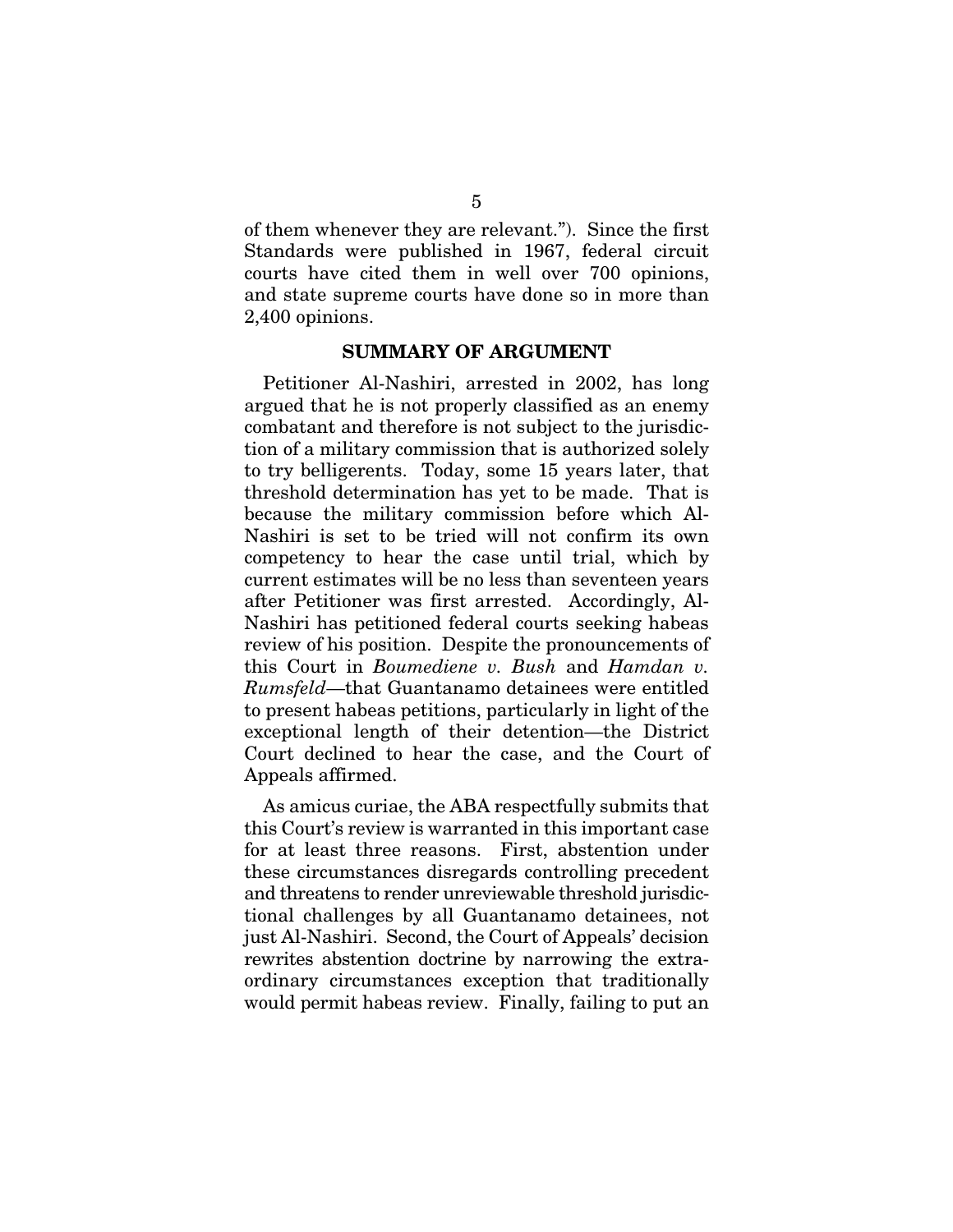end to the protracted delay that the Court of Appeals' decision would countenance in this case is incompatible with constitutional guarantees vital to the American system of justice.

This issue is too important to evade the Court's review. By permitting Guantanamo detainees' petitions to be consolidated within the D.C. Circuit, this Court has afforded the government a single forum for those cases. But this also inhibits the emergence of a split in authority that customarily prompts the Supreme Court's review. Thus, until this Court grants certiorari to review and correct the Court of Appeals' decision, that court's departure from precedent will become binding law for every Guantanamo detainee. This is all the more troubling given that, in deviating from this Court's rulings, the D.C. Circuit has set down a rule that condones the decades-long pretrial detention of prisoners who seek to challenge the basis for their incarceration—all the while being held in the most extreme of conditions.

#### ARGUMENT

### I. This Court Should Grant Review and Confirm that Threshold Challenges to the Jurisdiction of a Military Commission Are Not Subject to *Councilman* Abstention

In *Schlesinger v. Councilman*, the Supreme Court announced the principle that federal habeas review is generally not appropriate before a military proceeding reaches its conclusion. *See* 420 U.S. 738, 759 (1975). *Councilman* abstention does not apply, however, when the jurisdiction of the military commission is itself the subject of a *bona fide* unresolved dispute. In 2006, the Court in *Hamdan* confirmed the viability of the *Councilman* doctrine, but held that *Councilman*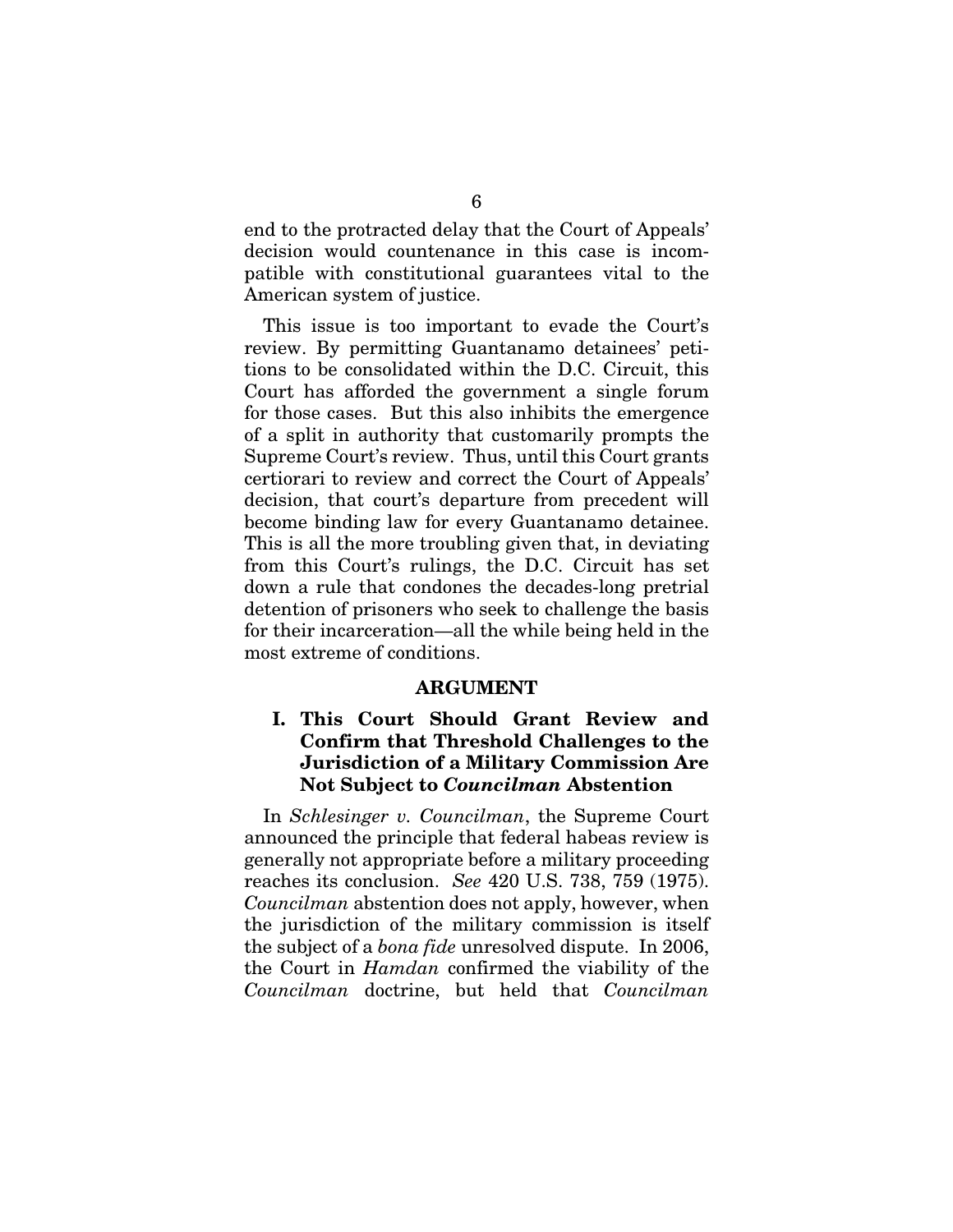abstention is inapplicable to habeas petitions of Guantanamo detainees who sought to challenge the legality of the military commission convened to try them. *See Hamdan v. Rumsfeld*, 548 U.S. 557, 585-89 (2006). The Court of Appeals' decision in this case departs from this Court's clear pronouncements and their underlying principles.

A government predicated on checks and balances "serves not only to make Government accountable but also to secure individual liberty." *Boumediene v. Bush*, 533 U.S. 723, 742 (2008). In this context, this Court has underscored the vital role of the writ of habeas corpus, supplying a means by which the judicial branch contributes to "this delicate balance of governance, serving as an important judicial check on the Executive's discretion in the realm of detentions." *Hamdi v. Rumsfeld*, 542 U.S. 507 (2004) (plurality opinion). And because it is "an essential mechanism in the separation-of-powers scheme," *Boumediene*, 553 U.S. at 743-44, "[t]he writ of habeas corpus has always been available to review the legality of executive detention." *INS v. St. Cyr*, 533 U.S. 289, 304- 305 (2001).

In fact, "[w]here a person is detained by executive order, rather than, say, after being tried and convicted in a court, the need for collateral review is most pressing. A criminal conviction in the usual course occurs after a judicial hearing before a tribunal disinterested in the outcome and committed to procedures designed to ensure its own independence. These dynamics are not inherent in executive detention orders or executive review procedures. In this context the need for habeas corpus is more urgent." *Boumediene*, 553 U.S. at 783. *See also St. Cyr*, 533 U.S. at 301 ("At its historical core, the writ of habeas corpus has served as a means of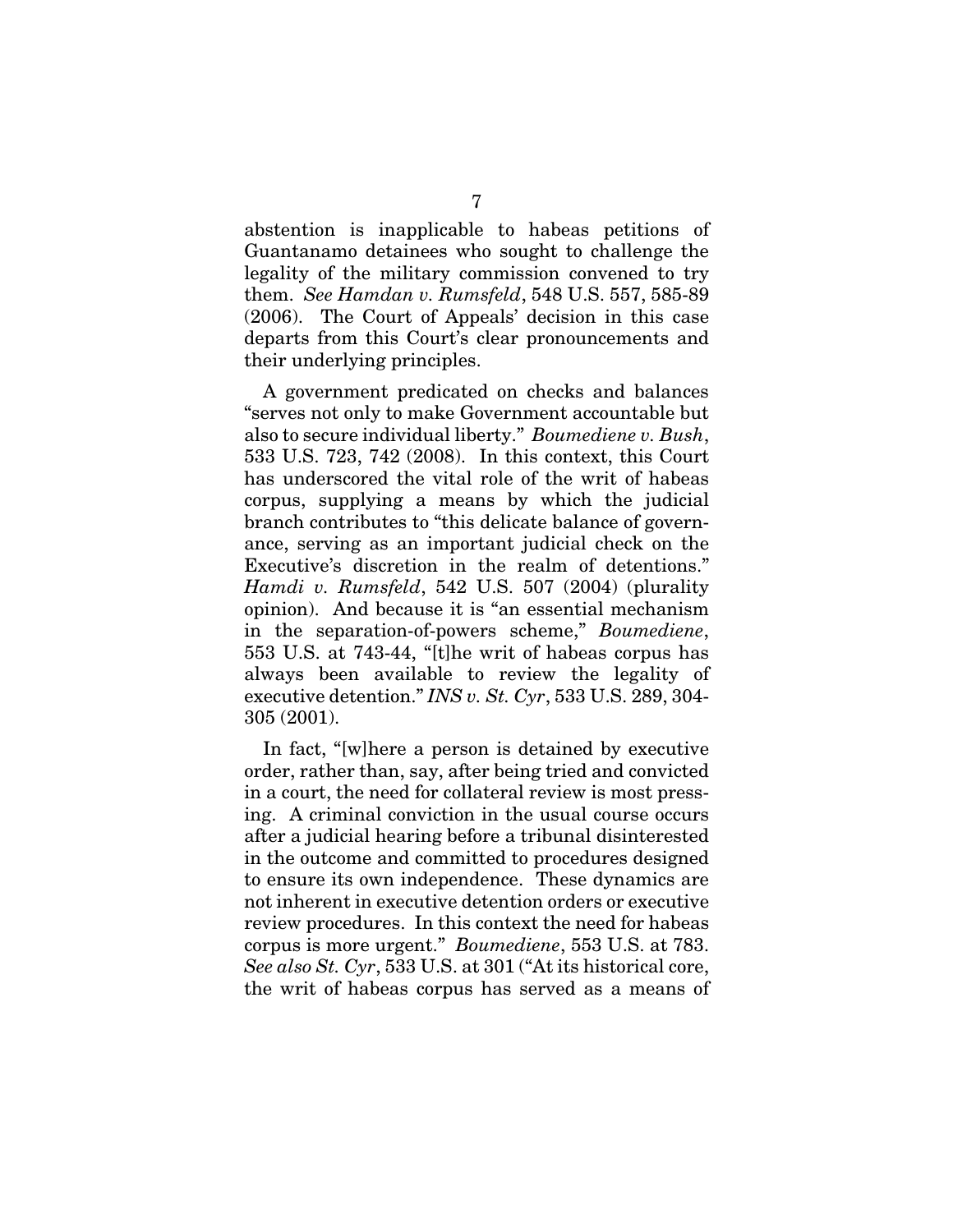reviewing the legality of Executive detention, and it is in that context that its protections have been strongest.").

At the same time, the Court has long been skeptical of the military's authority to try individuals other than active service personnel. *See, e.g.*, *United States ex rel. Toth v. Quarles*, 350 U.S. 11 (1955) (trial by court martial of an ex-serviceman is unconstitutional); *Reid v. Covert*, 354 U.S. 1 (1957) (in peacetime, the military cannot constitutionally subject civilian defendants accompanying service members overseas to trial by court martial); *Kinsella v. Singleton*, 361 U.S. 234 (1960) (same). More recently, the Court explained that "trial by military commission is an extraordinary measure raising important questions about the balance of powers in our constitutional structure." *Hamdan*, 548 U.S. at 567.

Given that the urgency of federal habeas review is at its greatest in the case of executive detention, and deference to the executive is most diminished with respect to the prosecution of civilians by the military, abstention is inappropriate when a defendant "raise[s] substantial arguments that a military tribunal lacks personal jurisdiction over him." *Hamdan v. Rumsfeld*, 548 U.S. 557, 589 & n.20 (2006). "The theory is that setting aside the judgment after trial and conviction insufficiently redresses the defendant's right not to be tried by a tribunal that has no jurisdiction." *Hamdan v. Rumsfeld*, 415 F.3d 33, 36-37 (D.C. Cir. 2005).

Addressing a challenge by a Guantanamo detainee to the legality of a military commission, this Court refused to abstain from hearing the case, finding that none of the comity considerations that justified abstention in *Councilman* applied to commission trials of putative enemy combatants. *Hamdan*, 548 U.S. at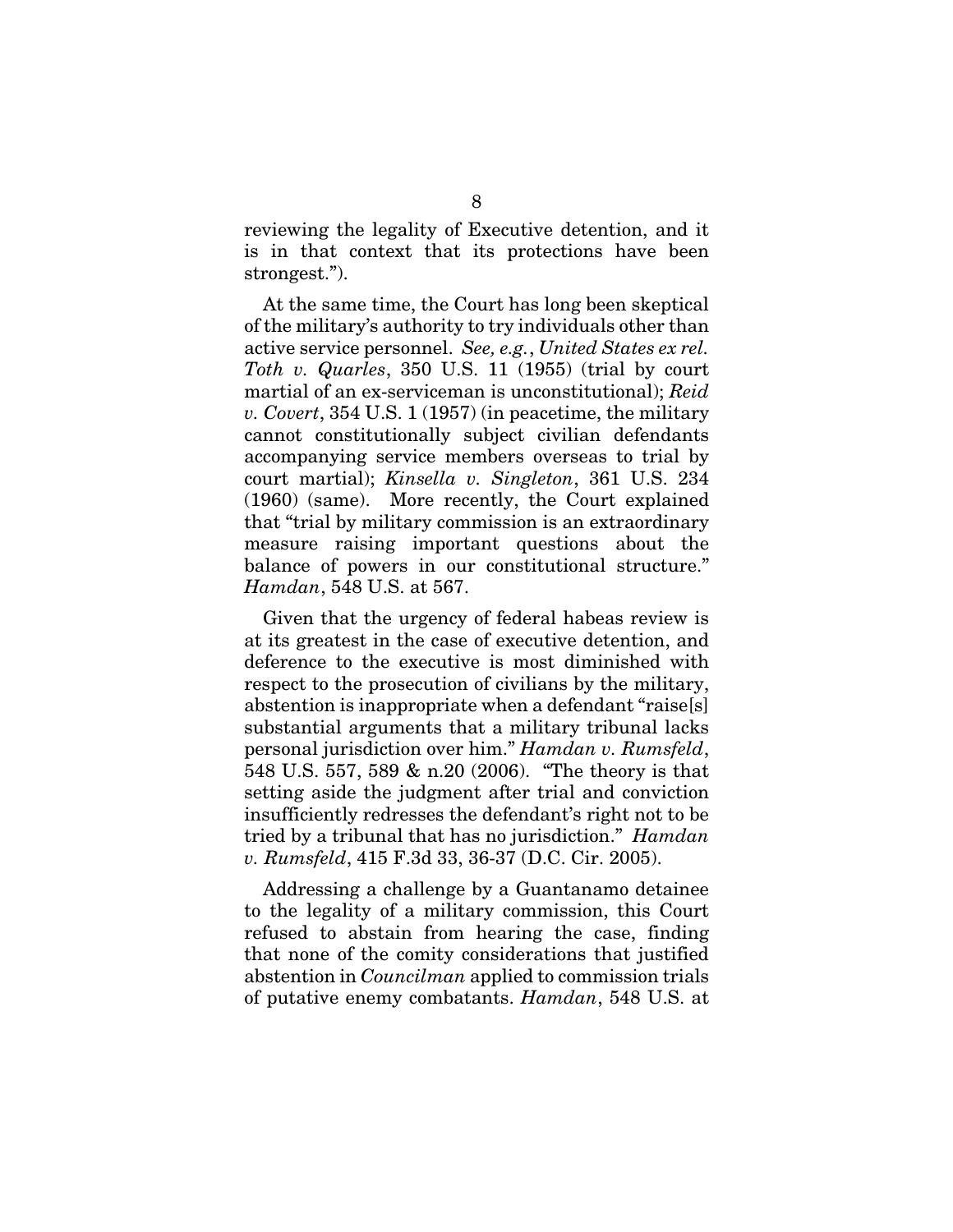585-89. Furthermore, the Court noted that the detainee and the government had "a compelling interest in knowing in advance whether [the petitioner] may be tried by a military commission that arguably is without any basis in law and operates free from many of the procedural rules prescribed by Congress for courts-martial." *Hamdan*, 548 U.S. at 589-90. The *Hamdan* Court acknowledged that abstention with regard to such challenges might occasionally be permissible, but suggested that it would only be appropriate in circumstances akin to "military commissions convened on the battlefield." *Id.* at 590.

Al-Nashiri seeks to argue that the crimes of which he is accused allegedly took place before the United States went to war.<sup>13</sup> Because military commissions may try an individual only for crimes "committed in the context of and associated with hostilities," 10 U.S.C. § 950p(c), Petitioner's claim, if valid, would likely deprive the commission of its statutory jurisdiction to try him. Similarly, he contends that "the military commission has jurisdiction under Article I to try only war crimes, which by definition must have a nexus to hostilities." *In re Al-Nashiri*, 835 F.3d 110, 132 (D.C. Cir. 2016). In essence, Al-Nashiri's position is that the military commission lacks a statutory or constitutional basis for asserting jurisdiction over him. *See In re Al-Nashiri*, 835 F.3d at 116. This is precisely the kind of threshold allegation that this

<sup>&</sup>lt;sup>13</sup> He is accused of conspiring to bomb the USS The Sullivans, and of organizing the bombings of the USS Cole and a French oil tanker off the coast of Yemen, in 2000 and 2002 respectively. See *In re Al-Nashiri*, 835 F.3d 110, 133-14 (D.C. Cir. 2016). Petitioner claims that "the first recognition of any hostilities in Yemen [was] in September 2003." Unclassified Petition for Writ of Certiorari at 16.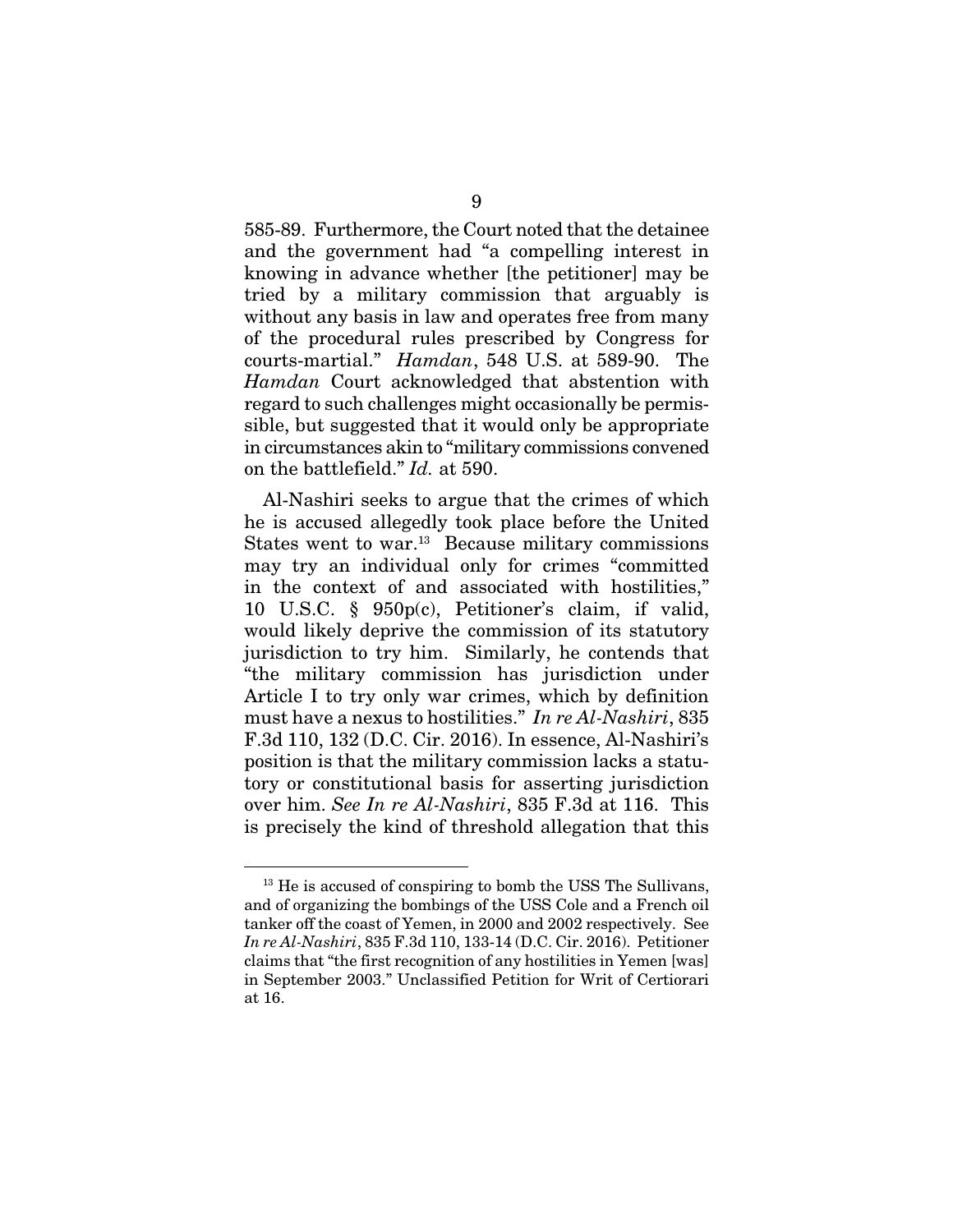Court has expected lower courts to address, without resort to *Councilman* abstention. *See Hamdan,* 548 U.S. at 589 & n.20, 590.

The Court of Appeals, however, took the view that neither *Hamdan* nor any other precedent required "an Article III court to determine in the first instance whether the military system has jurisdiction to try his offenses." *In re Al-Nashiri*, 835 F.3d at 133. This ruling, which will impact all Guantanamo detainees seeking to challenge executive determinations that they are enemy combatants subject to a military  $commission's$  jurisdiction, $<sup>14</sup>$  warrants prompt review.</sup> In granting broad deference to the military, the Court of Appeals has undermined this Court's clear precedent, as well as the indispensable role federal habeas review has performed to prevent executive overreach.

II. This Court's Review is Required Because the Court of Appeals has Departed from the "Exceptional Circumstances" Doctrine Articulated by this Court.

### A. The Court of Appeals' Decision Has Materially Altered Exceptions to Abstention.

The Court of Appeals not only erroneously applied *Councilman* abstention in an area to which it does not apply, but the court also fundamentally rewrote the *Councilman* abstention doctrine by excising important, longstanding exceptions to it. The importance of

<sup>&</sup>lt;sup>14</sup> All habeas corpus petitions from Guantanamo detainees are consolidated in the United States Court for the District of Columbia. *See Boumediene*, 553 U.S. at 796.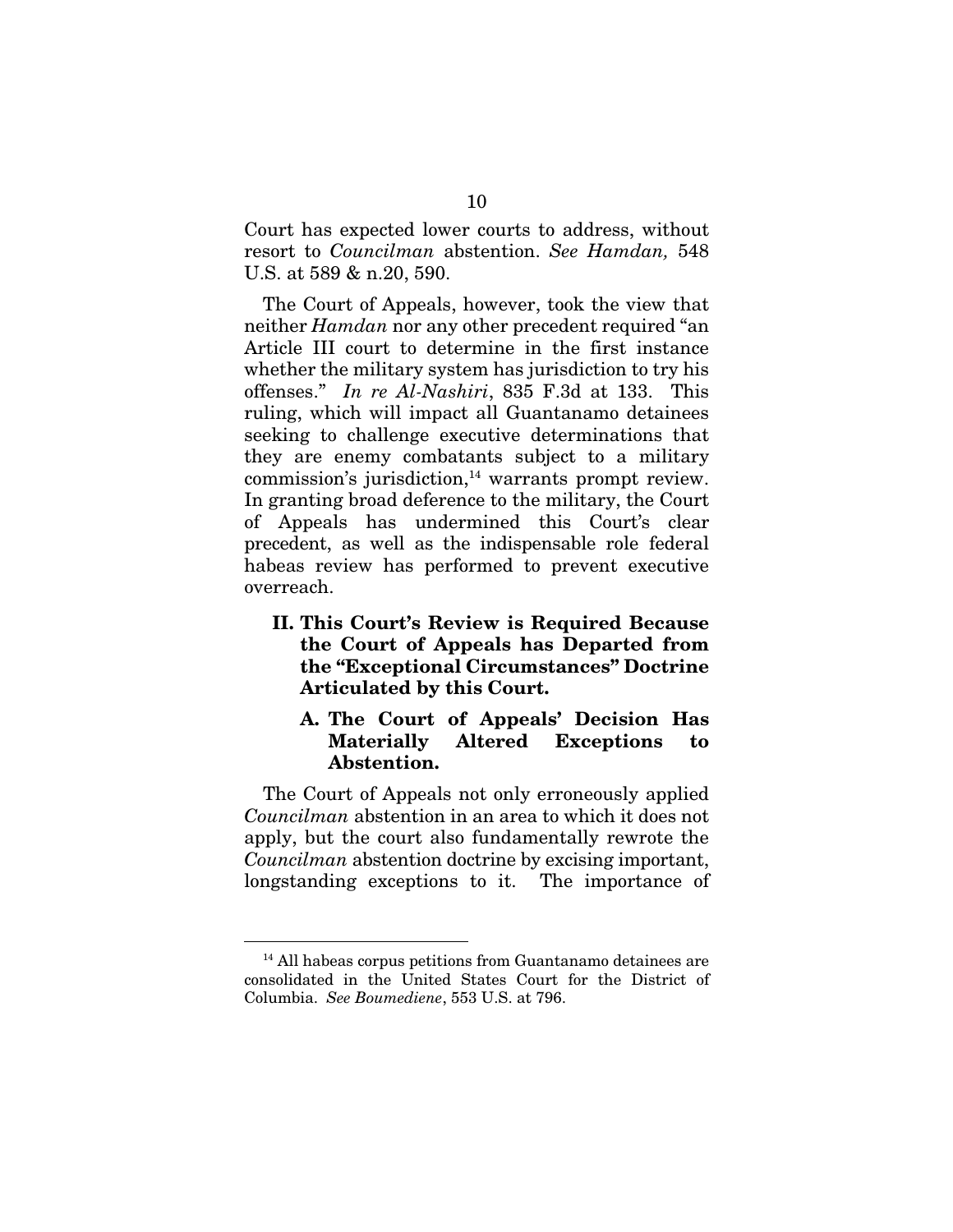clarifying the scope of habeas review and abstention doctrine now requires this Court's review.

This Court has previously explained that *Councilman*  abstention is inappropriate when "the harm sought to be averted is both great and immediate, of a kind that cannot be eliminated by . . . defense against a single criminal prosecution." *Schlesinger v. Councilman*, 420 U.S. 738, 756 (1975) (internal quotations omitted). Thus, petitioners must show something more than the usual "cost, anxiety, and inconvenience" incidental to criminal proceedings. *Id.* at 755. Beyond that guidance, however, the *Councilman* Court declined to "define those circumstances, if any, in which equitable intervention into pending court-martial proceedings might be justified." *Id.* at 761.

Moreover, in other abstention cases, the Court has "left room for federal equitable intervention" through habeas relief "where there is a showing of bad faith or harassment by . . . officials responsible for the prosecution, where the . . . law to be applied in the criminal proceeding is flagrantly and patently violative of express constitutional prohibitions, *or where there exist other extraordinary circumstances in which the necessary irreparable injury can be shown even in the absence of the usual prerequisites of bad faith and harassment.*" *Kugler v. Helfant*, 421 U.S. 117, 124 (1975) (emphasis in the original) (internal quotation marks and citations omitted). These "extraordinary circumstances" are dependent on the facts of individual cases, such that it is "impossible to anticipate and define every situation that might create a sufficient threat of such great, immediate, and irreparable injury as to warrant intervention. . . " *Id.* at 124-25. In *Younger v. Harris*, which gave rise to abstention doctrine and its "exceptional circumstances" exception, the Court expressly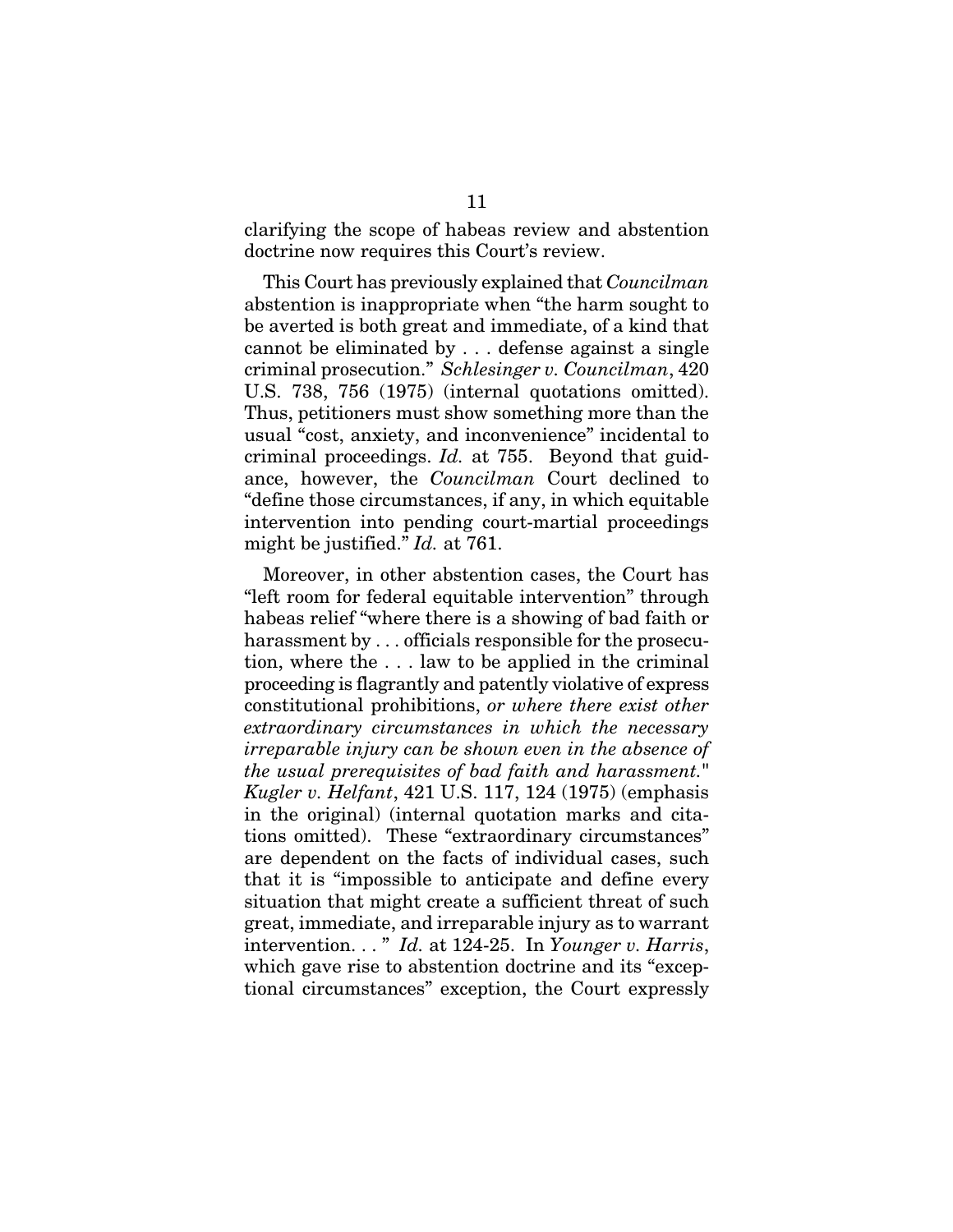stated that, "[o]ther unusual situations calling for federal intervention might also arise, but there is no point in our attempting now to specify what they might be." 401 U.S. 37, 54 (1971).

Despite this Court's guidance, the Court of Appeals narrowed when extraordinary circumstances would counsel against abstention. Under the Court of Appeals' newly minted position, the situation must now "*both* present the threat of great and immediate injury and render the alternative tribunal incapable of fairly and fully adjudicating the federal issues before it." *In re Al-Nashiri*, 835 F.3d 110, 128 (D.C. Cir. 2016) (emphasis in the original). On the basis of this revised test, the Court of Appeals refused to apply the exceptional circumstances exception to Al-Nashiri's petition. *See id.* at 128-130.

The Court of Appeals purported to find support for its fresh approach in this Court's rulings in *Trainor v. Hernandez*, 431 U.S. 434 (1977); *Kugler v. Helfant*, 421 U.S. 117 (1975); and *Huffman v. Pursue, Ltd.*, 420 U.S. 592 (1975). *See Al-Nashiri*, 835 F.3d at 128, 129. Yet the Court of Appeals' test cannot be reconciled with the approach taken in any of those cases. In *Trainor*, the Court explained that federal restraint should be exercised "unless extraordinary circumstances were present warranting federal interference *or unless* [appellees'] state remedies were inadequate to litigate their federal . . . claim." *Trainor*, 431 U.S. at 446 (emphasis added). Under *Trainor*, extraordinary circumstances alone would permit review; the Court of Appeals for the D.C. Circuit has abandoned that disjunctive doctrine and replaced it with a test that requires a petitioner to establish both extraordinary circumstances *and* the unavailability of relief from the original tribunal. If left uncorrected, because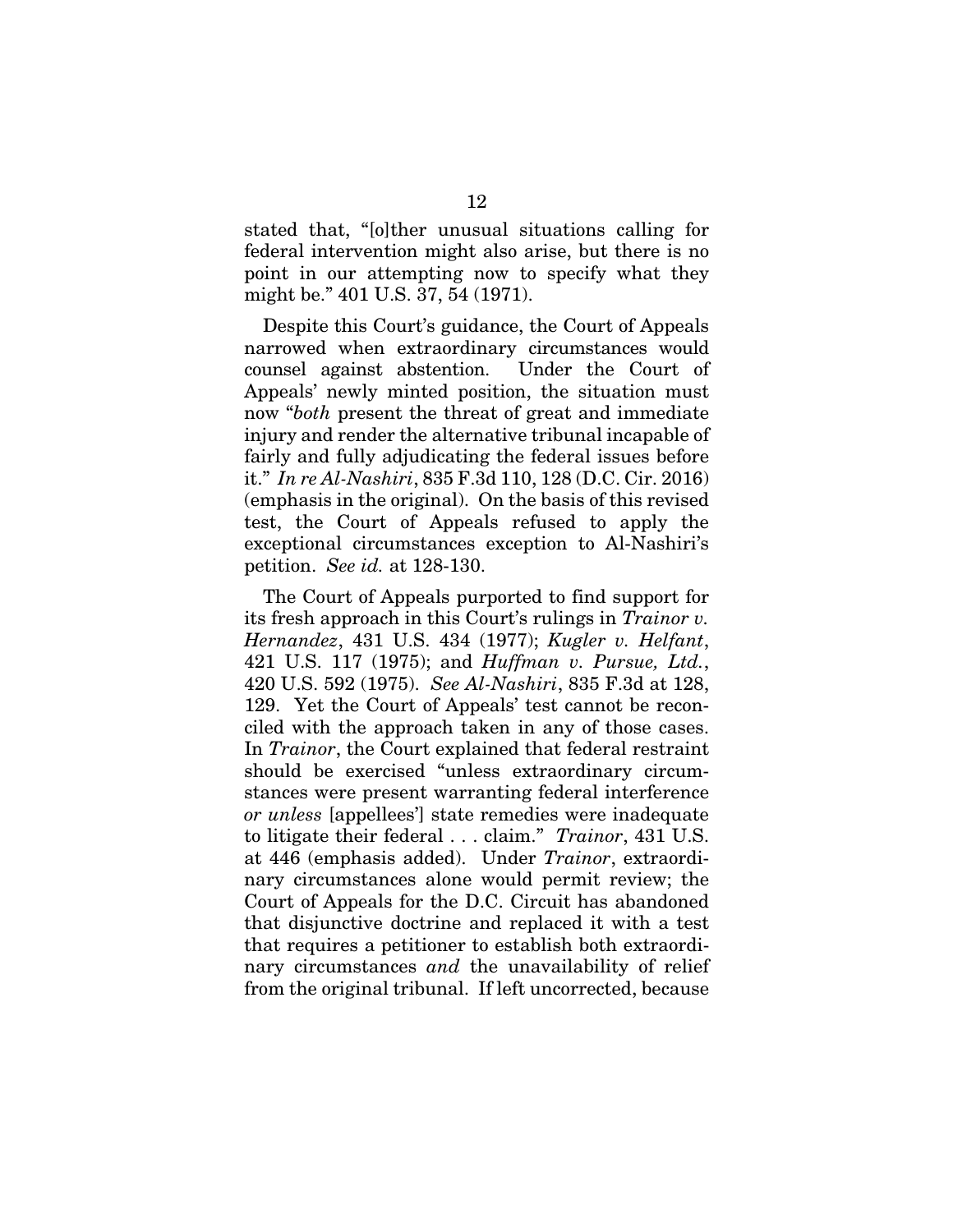of the D.C. Circuit's role in reviewing cases involving Guantanamo detainees, this departure from precedent will govern—and likely defeat—the pretrial habeas petition of every detainee. *See Boumediene v. Bush*, 553 U.S. 723, 796 (2008) (permitting review of detainee habeas petitions to be consolidated in the United States District Court for the District of Columbia).15

To be sure, triggering an exception to *Councilman* abstention requires a legitimate showing of extraordinary circumstances, which is no small feat. But nothing in this Court's prior rulings justifies transforming that stringent requirement into an impossible one. The traditional rule demanding extraordinary circumstances ensures by itself that federal courts do not disrupt ongoing proceedings in state or military tribunals while at the same time accommodating rare, fact-specific scenarios where habeas review is justified. *See Boumediene*, 553 U.S., at 780 ("Habeas is not a static, narrow, formalistic remedy; its scope has grown to achieve its grand purpose.").

<sup>&</sup>lt;sup>15</sup> Nor is there support for the Court of Appeals' position in this Court's earlier cases. *Kugler* attempted to reconcile prior case law, but ultimately recognized that "[t]he scope of the exception . . . for 'other extraordinary circumstances' has been left largely undefined by this Court." 421 U.S. at 125 & n.4. And the portion of *Huffman* cited by the Court of Appeals holds only that, in order to demonstrate exceptional circumstances, "a movant must show not merely the irreparable injury which is a normal prerequisite for an injunction, but also must show that the injury would be great and immediate." *Huffman*, 420 U.S. at 601 (internal quotation marks removed).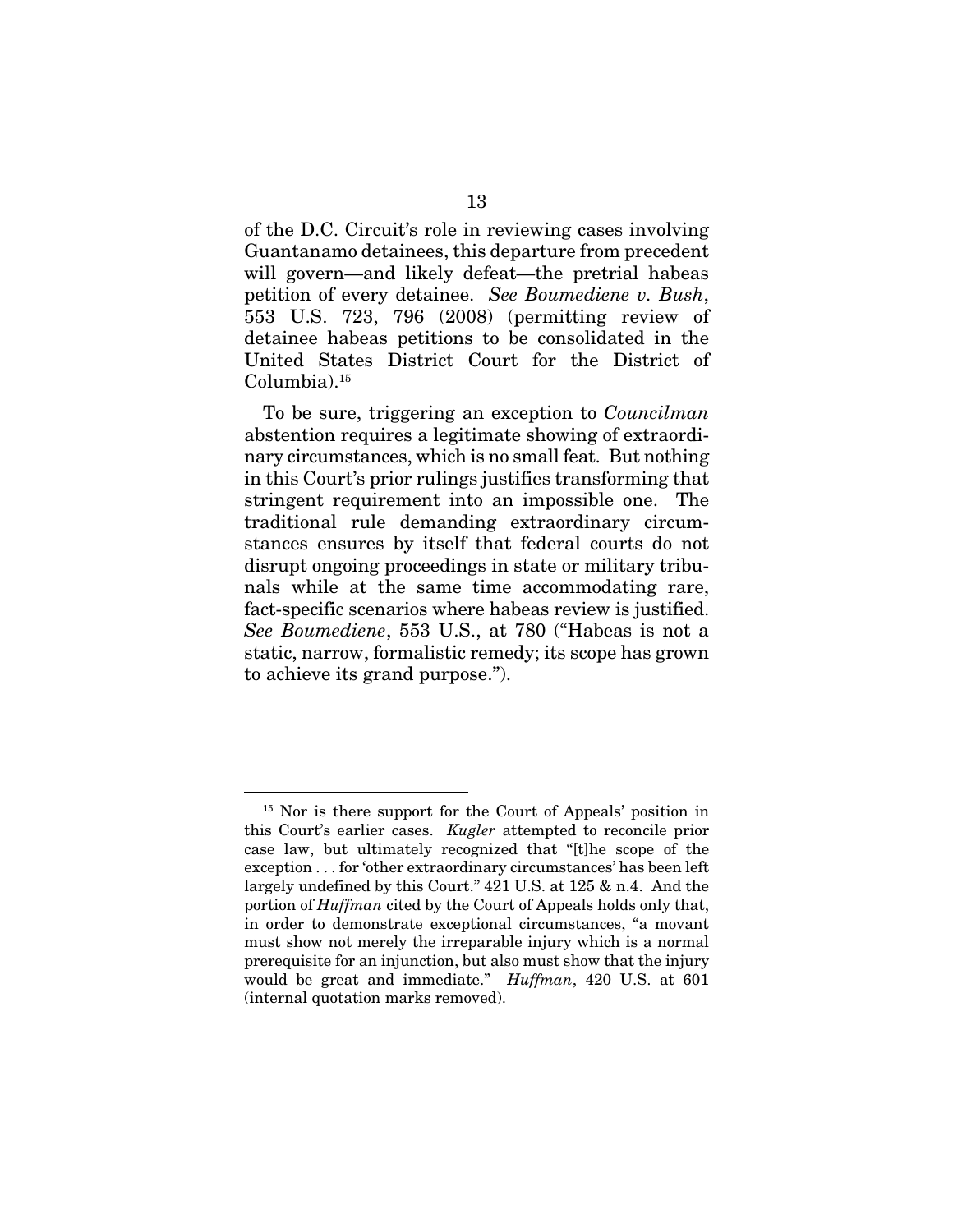#### B. To Deny that Exceptional Delay Constitutes Extraordinary Circumstances Undermines the Rule of Law.

To hold that judicial review is unavailable here, despite the extraordinary pretrial delay present in this case, undermines the Constitution's fundamental commitment to rendering justice in a timely manner. That outcome is contrary to vital principles reinforcing the rule of law that have been affirmed by this Court in a broad range of contexts.

For fifteen years, Al-Nashiri has been held in captivity without a determination of whether the military commission that intends to preside over his trial has jurisdiction to do so. Because of Al-Nashiri's designation as a "high-value detainee," he is kept in Camp 7, a solitary confinement facility. *See* Department of Defense, JTF-GTMO Detainee Assessment: Al-Nashiri at 2 (December 8, 2006);16 Government Accountability Office, Guantanamo Bay Detainees: Facilities and Factors for Consideration if Detainees were Brought to the United States, at 15 (November 2012). Nevertheless, the military commission "will not fully determine its own jurisdiction, in the first instance, until trial." *Al-Nashiri*, 835 F.3d at 146. That trial is unlikely to take place until at least 2019. See AE 203Q Scheduling Order, *United States v. Al-Nashiri* (Military Comm'n April 11, 2017) (setting hearing dates for calendar year 2018 but not setting a trial date for that year).17 Thus, based on conservative estimates, if

 <sup>16</sup> *Available at* https://www.nytimes.com/interactive/projects/ guantanamo/detainees/10015-abd-al-rahim-al-nashiri (last visited May 29, 2017).

<sup>17</sup> *Available at* http://www.mc.mil/Portals/0/pdfs/alNashiri2/ Al%20Nashiri%20II%20(AE203Q(SCHEDULING%20ORDER)). pdf (last visited May 26, 2017).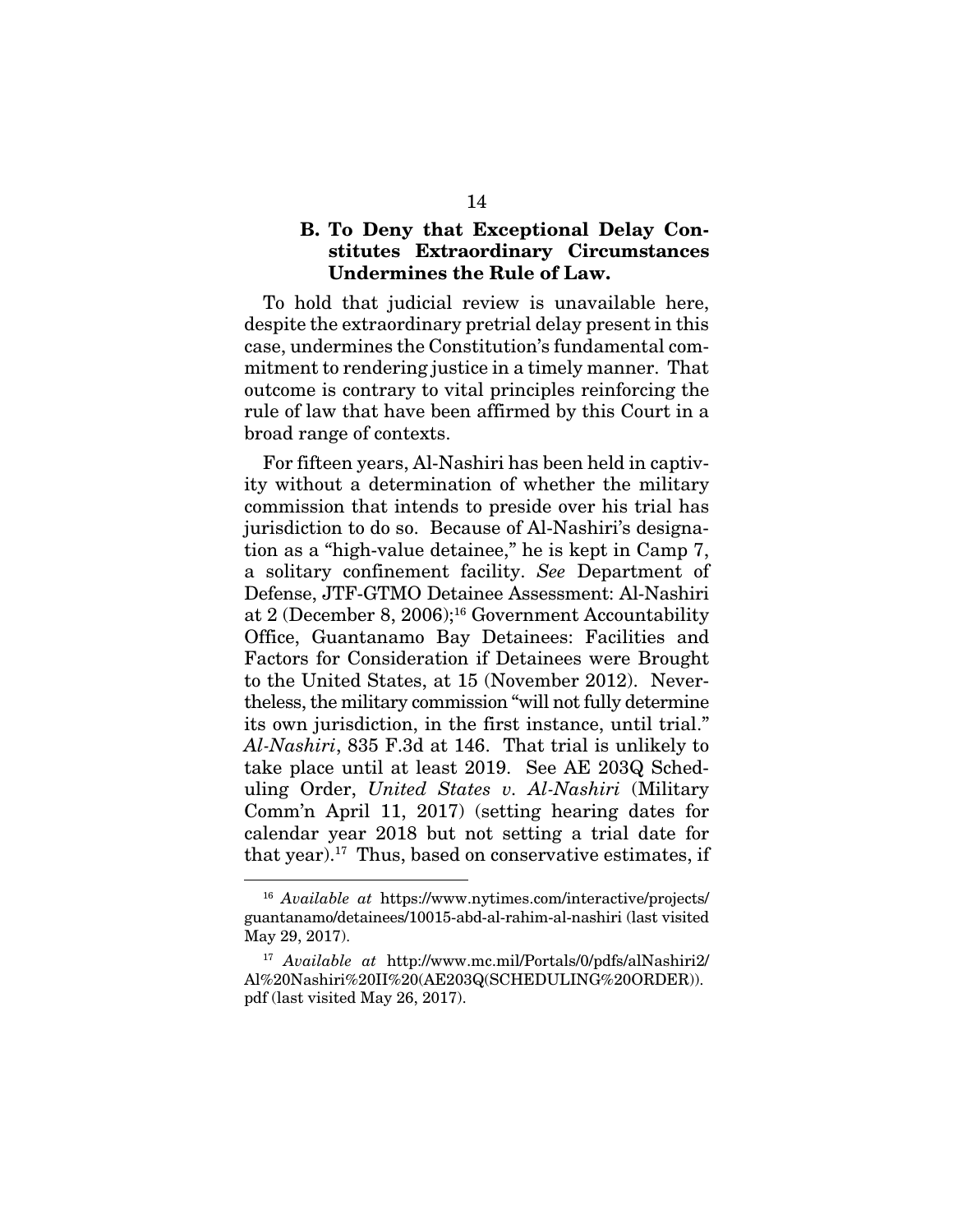federal habeas review is unavailable to him now, Al-Nashiri will not be in a position to challenge adverse judgments against him until 2024. *See* Petition for Panel Rehearing at 3-6, *In re Al-Nashiri*, 835 F.3d 110 (D.C. Cir. Oct. 7, 2016) (No. 15-1023).18 At that point, he will have been in the custody of the United States largely in solitary confinement—for 22 years. If this Court refused to "impose a *de facto* suspension by abstaining" from hearing the *Boumediene* challengers after a six-year delay, *see Boumediene*, 553 U.S. at 771, the 22-year *de facto* suspension of the privilege of habeas corpus produced by the decision below is no less indefensible. Indeed, it would amount to the longest known suspension of the writ in American history.

The staggering delay presented by this case naturally follows from a military commission regime established by statute that imposes no obligation on the executive branch to act promptly or efficiently in the prosecution of its cases and carries no legal consequences or risk of dismissal for idle or otherwise unwarranted delay. At the time when *Councilman* was decided, military case law provided that pretrial confinement of a member of the military in excess of three months resulted in a strong presumption that the charges should be dismissed. *See United States v. Burton*, 44 C.M.R. 166, 172 (C.M.A. 1971). At present, the Rules for Courts-Martial require that the "accused [] be brought to trial within 120 days after the earlier of" preferral of charges or confinement. MANUAL FOR COURTS-MARTIAL, UNITED STATES, R.C.M. 707(a) (2016)

<sup>&</sup>lt;sup>18</sup> Although the Court of Appeals refused to credit this estimate (*see Al-Nashiri*, 835 F.3d at 135), it was not questioned by the government in the course of the proceedings. Petitioner has since explained the basis for the estimate. *See* Petition for Panel Rehearing.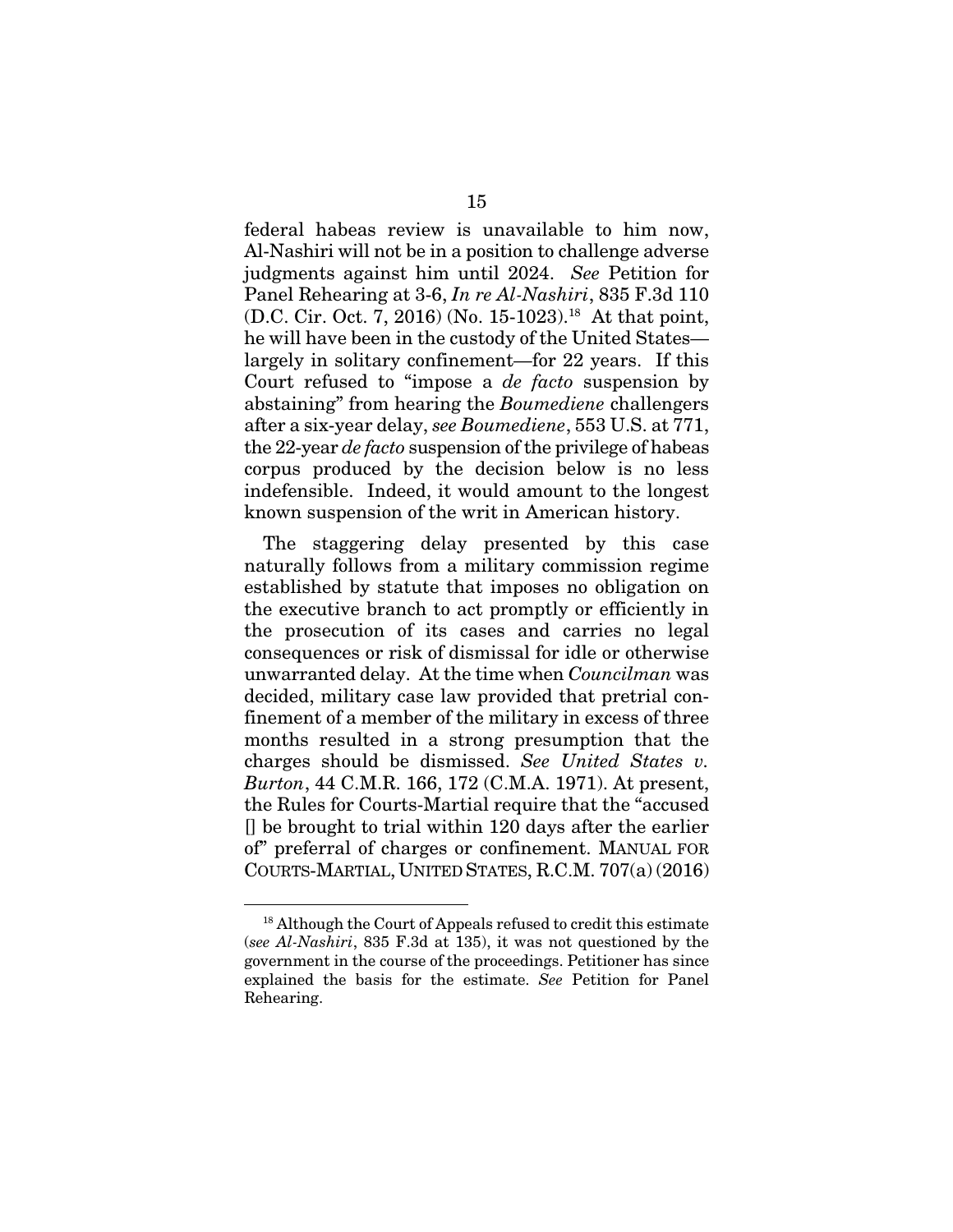("R.C.M."). And non-compliance with this requirement may still result in dismissal. *See* R.C.M. 707(d). These protections, however, are expressly withdrawn from trials by military commission by 10 U.S.C.  $948b(d)(1)(A)(2012)$ . If left undisturbed, the judgment of the Court of Appeals permits the military to achieve precisely what was denied by this Court in *Boumediene*: the authority to detain a person for a prolonged and potentially limitless period of time without fear of judicial scrutiny. The D.C. Circuit's decision essentially allows the executive branch to keep captive an individual for two decades in the harshest of conditions without providing them a trial and without judicial review of the executive's power to detain. That is anathema to the rule of law and our Nation's core values of separation of powers and due process.

Delays of this magnitude are antithetical to constitutional guarantees significant to a wide range of contexts. In capital cases, awaiting execution can itself be "especially cruel because it subjects death row inmates to decades of especially severe, dehumanizing conditions of confinement." *Glossip v. Gross*, 135 S. Ct. 2726, 2765 (2015) (Breyer, J., dissenting) (internal quotations omitted).

And solitary confinement, as Al-Nashiri endures, only compounds the impact of the delay. *See Davis v. Ayala*, 576 U.S. \_\_\_, 135 S. Ct. 2187, 2210 (2015) (Kennedy, J., concurring) ("Years on end of near-total isolation exact a terrible price."); *Glossip v. Gross*, 135 S. Ct. 2726, 2765 (2015) (Breyer, J., dissenting) ("[I]t is well documented that . . . prolonged solitary confinement produces numerous deleterious harms."); *Ruiz v. Texas*, No. 16A841, 580 U.S. \_\_, at 2-3 (2017) (Breyer, J., dissenting from denial of stay of execution) ("If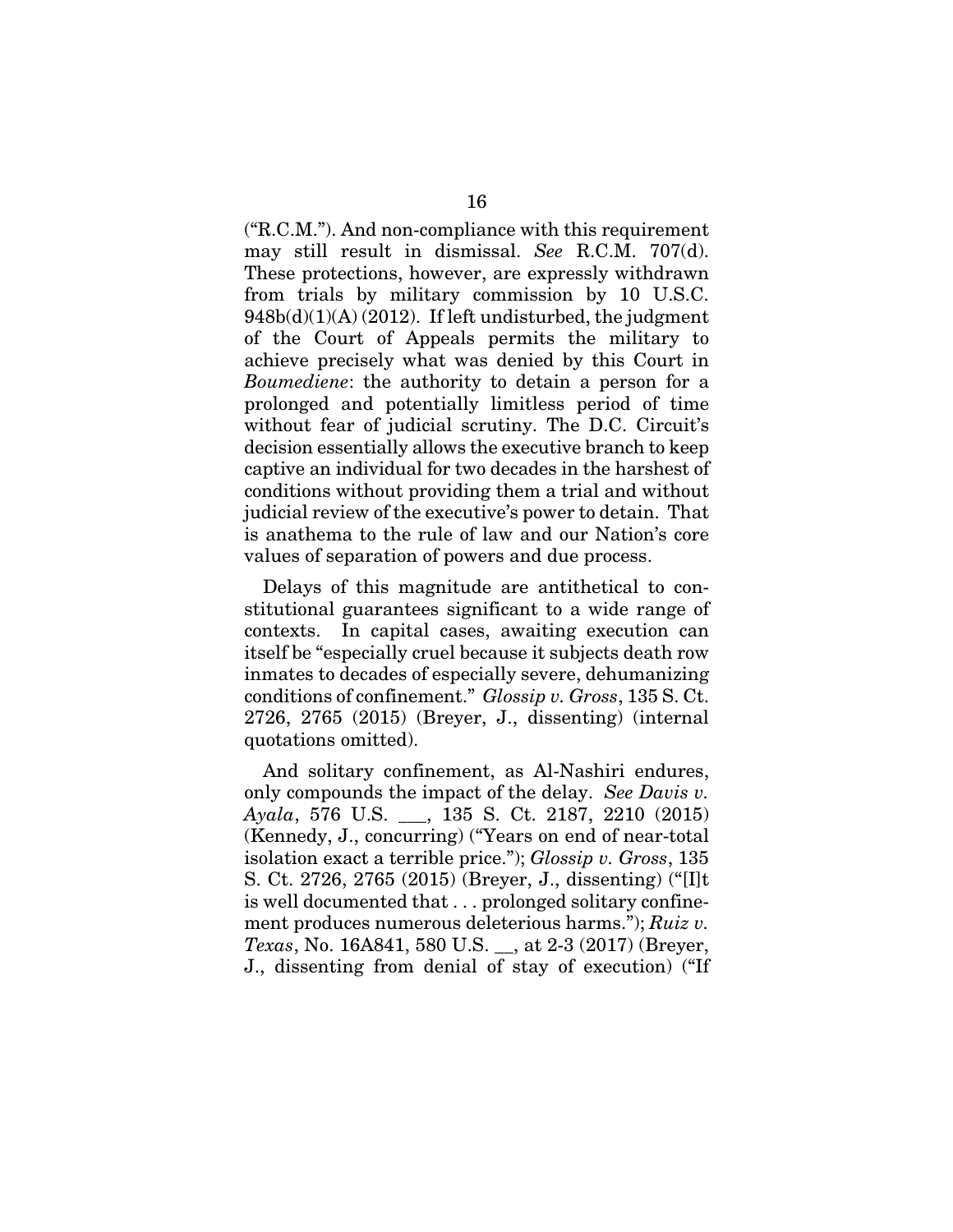extended solitary confinement alone raises serious constitutional questions, then 20 years of solitary confinement, all the while under threat of execution, must raise similar questions, and to a rare degree, and with particular intensity.").

But the corrosive effects of exceptional delay are not limited to cases carrying the gravest punishments. The ABA has emphasized the costs of delay in more routine criminal cases as well: "Unnecessary delay in the processing of criminal cases undermines defendants' rights to a speedy trial, prolongs periods of tension and anxiety for victims and witnesses, adversely affects public confidence in the justice system, and often causes unnecessary expense to taxpayers. . . . Protection of the right to a speedy trial is especially important for defendants who are detained prior to trial, since protracted delays mean de facto indeterminate imprisonment without a determination of guilt." Speedy Trial Standards at 28.

As this Court has repeatedly acknowledged, statutory and constitutional commitments to prompt resolution of criminal charges operate, in part, "to limit the possibilities that long delay will impair the ability of an accused to defend himself." *United States v. Ewell*, 383 U.S. 116, 120 (1966). "[E]vidence and witnesses disappear, memories fade, and events lose their perspective. . . ." *Smith v. Hooey*, 393 U.S. 374, 380 (1969) (internal quotation market omitted). The prejudice is "markedly increased when the accused is incarcerated in another jurisdiction . . . perhaps far from the place where the offense . . . allegedly took place, [because] his ability to confer with potential defense witnesses, or even to keep track of their whereabouts, is obviously impaired." *Smith*, 393 U.S. at 379-80. Moreover, the effect of the passage of time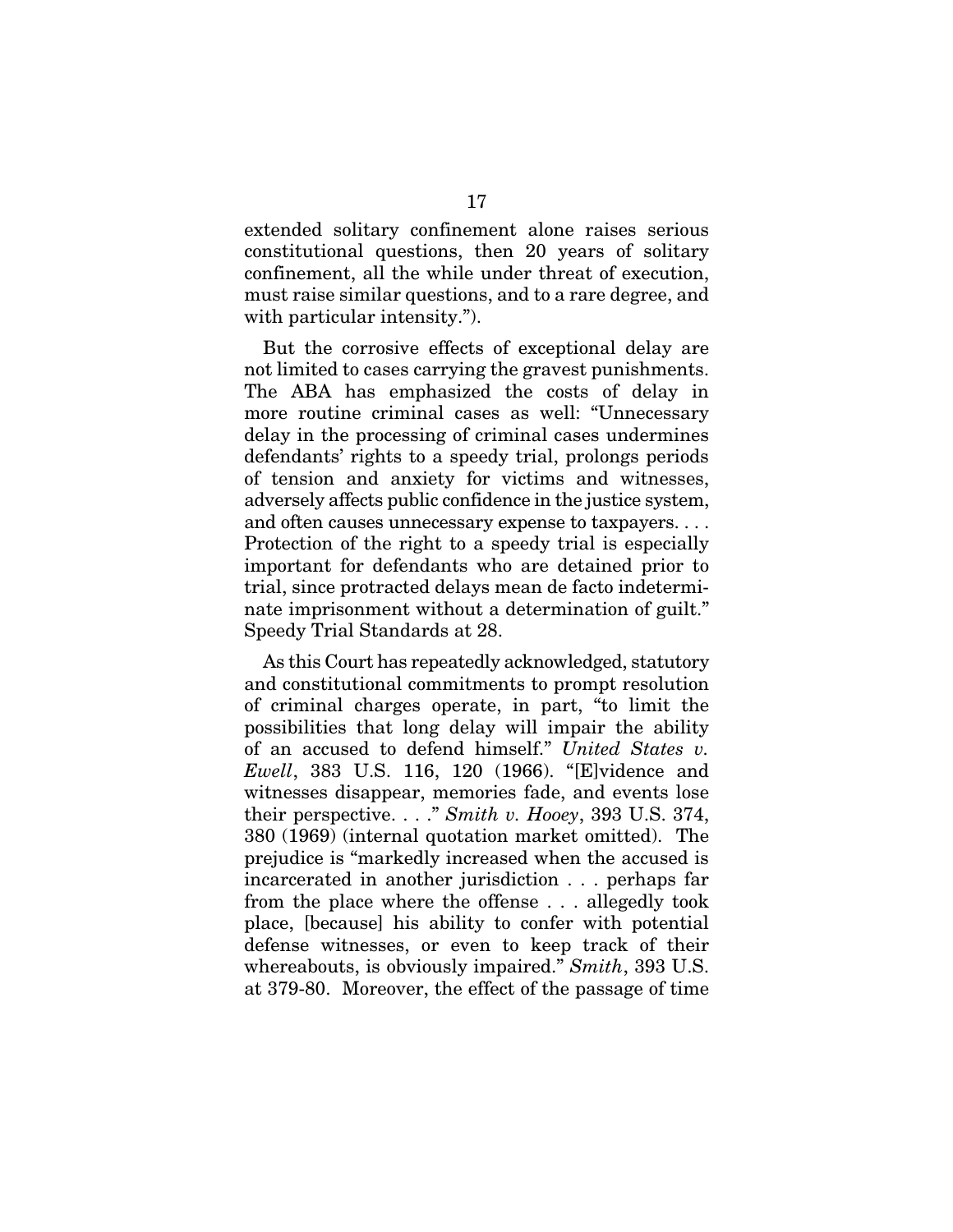on the quality of evidence does not just harm the defendant—should prosecution witnesses become unavailable, "[the prosecution's] case will be weakened, sometimes seriously so." *Barker v. Wingo*, 407 U.S. 514, 521 (1972).

The writ of habeas corpus has long stood as a bulwark against this kind of unwarranted delay. In fact, the Habeas Corpus Act of 1679 itself decried that "great delays ha[d] been used" to avoid habeas writs and accordingly imposed strict time limits on the jailer's response to a writ. *See* 31 Car. 2, ch. 2 (1679) 5 Statutes of the Realm 935. "This history was known to the Framers," *Boumediene*, 553 U.S. at 742, and, in adopting the Suspension Clause, it was understood by them that prompt judicial review was a fundamental feature of the writ. *See, e.g.*, Resolution of the New York Ratifying Convention (July 26, 1788), in 1 DEBATES IN THE SEVERAL STATE CONVENTIONS ON THE ADOPTION OF THE FEDERAL CONSTITUTION 328 (J. Elliot 2d ed. 1876) (noting that, absent the invocation of the Suspension Clause, "every person restrained of his liberty is entitled to an inquiry into the lawfulness of such restraint, and to a removal thereof if unlawful; and . . . such inquiry or removal ought not to be denied, *or delayed*. . . .") (emphasis added). *See also Parisi v. Davidson*, 405 U.S. 34, 41-42 (1972) (finding that a federal court should abstain from review where relief "would also be available . . . with reasonable promptness and certainty through the machinery of the military judicial system in its processing of the courtmartial charge").

This Court has faithfully held that exceptional delay in judicial proceedings, in both common and capital cases, is incompatible with the Constitution's due process guarantees. Consonant with that tradition,